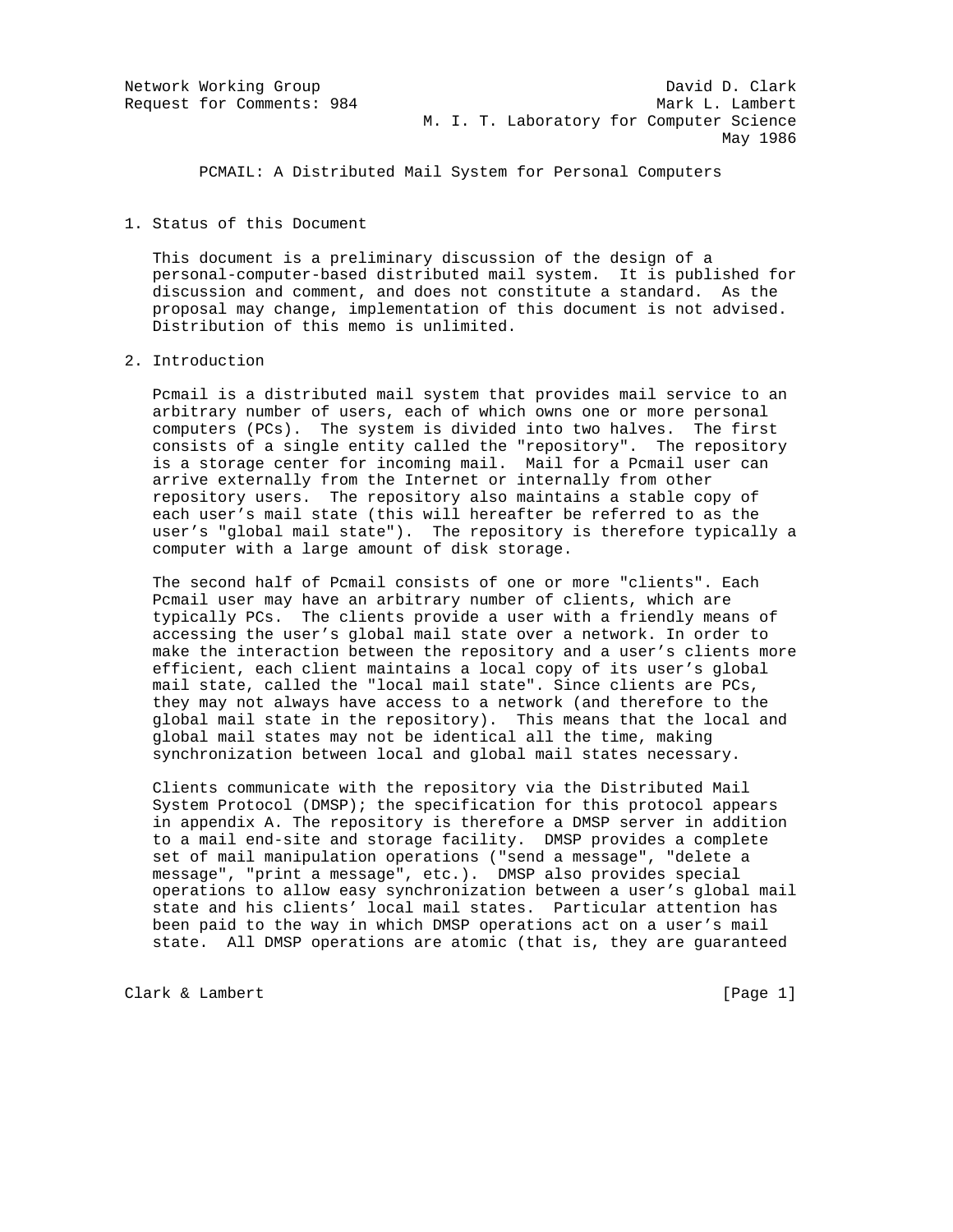either to succeed completely, or fail completely). A client can be abruptly disconnected from the repository without leaving inconsistent or damaged mail states.

 Pcmail is a mail system for PCs. Its design has therefore been heavily influenced by several characteristics unique to PCs. First, PCs are relatively inexpensive. This means that people may own more than one PC, perhaps putting one in an office and one at home. Second, PCs are portable. Most PCs can be packed up and moved in the back seat of an automobile, and a few are truly portable--about the size of a briefcase--and battery-powered. Finally, PCs are resource-poor. A typical PC has a small amount (typically less than one megabyte) of main memory and little in the way of mass storage (floppy-disk drives that can access perhaps 360 kilobytes of data).

 Because PCs are relatively inexpensive and people may own more than one, Pcmail has been designed to allow users multiple access points to their mail state. Each Pcmail user can have several client PCs, each of which can access the user's mail by communicating with the repository over a network. The client PCs all maintain local copies of the user's global mail state, and synchronize the local and global states using DMSP.

 It is possible, even likely, that many PCs will only infrequently be connected to a network (and thus be able to communicate with the repository). The Pcmail design therefore allows two modes of communication between repository and client. "Interactive mode" is used when the client PC is always connected to the network. Any changes to the client's local mail state are immediately also made to the repository's global mail state, and any incoming mail is immediately transmitted from repository to client. "Batch mode" is used by clients that have infrequent access to the repository. Users manipulate the client's local mail state, queueing the changes as "actions". When next connected to the repository, the actions are transmitted, and the client's local mail state is synchronized with the repository's global mail state.

 Finally, the Pcmail design minimizes the effect of using a resource-poor PC as a client. Mail messages are split into two parts: a "descriptor" and a "body". The descriptor is a capsule message summary whose length (typically about 100 bytes) is independent of the actual message length. The body is the actual message text, including an RFC-822 standard message header. While the client may not have enough storage to hold a complete set of messages, it can always hold a complete set of descriptors, thus

Clark & Lambert [Page 2]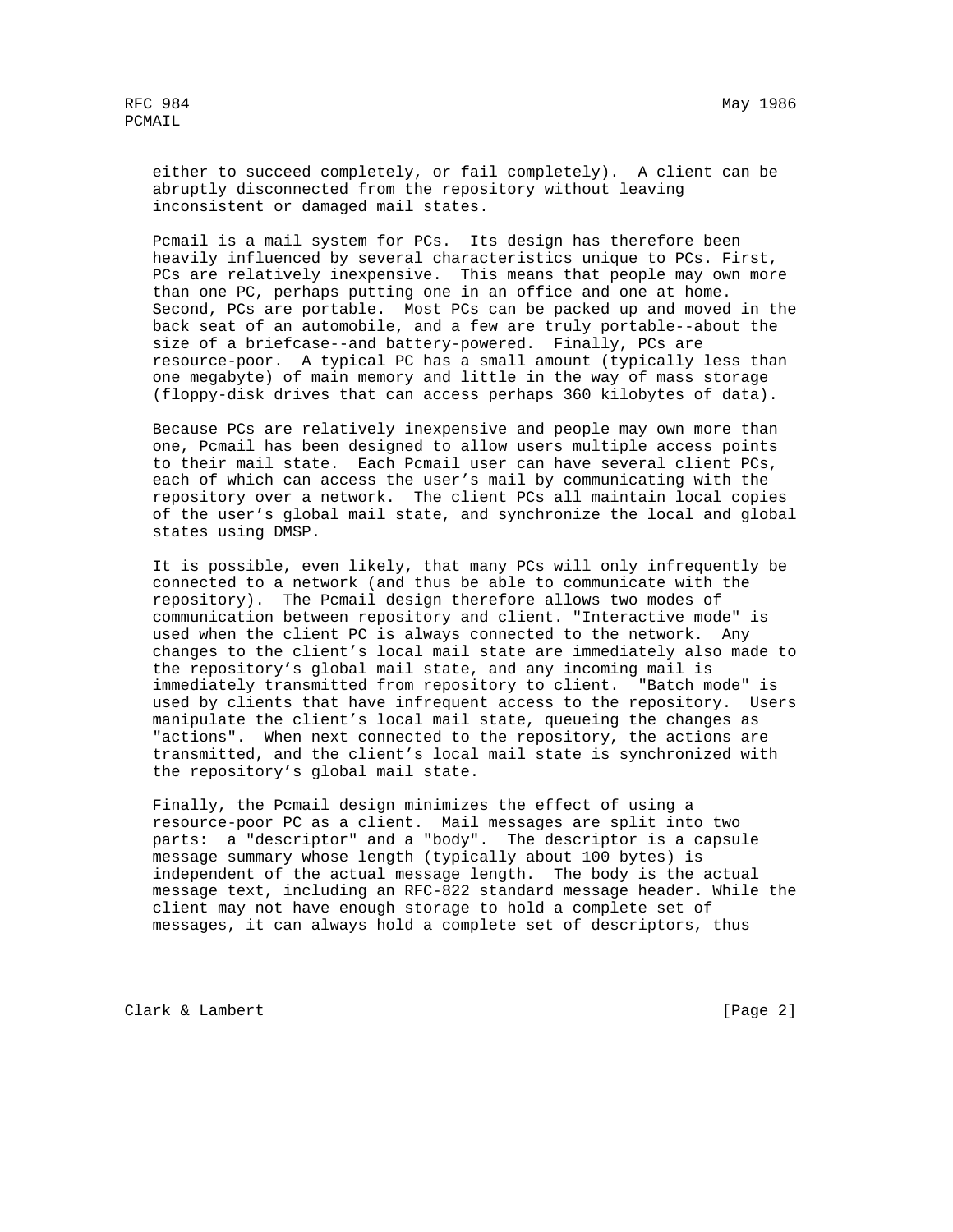providing the user with at least a summary of his mail state. Message bodies can be pulled over from the repository as client storage becomes available.

 The remainder of this document is broken up into the following sections: first, there is a detailed description of the repository architecture. This is followed by a description of DMSP, its operations, and motivation for its design. A third section describes client architecture. Another section describes a typical DMSP session between the repository and a client. The final section discusses the current Pcmail implementation.

3. Repository Architecture

 A machine running repository code is typically a medium-to-large size computer with a large amount of disk storage. It must also be a permanent network site, since client PCs communicate with the repository over a network, and rely on the repository's being available at any time.

 The repository must perform several tasks. First, and most importantly, the repository must efficiently manage a potentially large number of users and their mail states. Mail must be reliably stored in a manner that makes it easy for multiple clients to access the global mail state and synchronize their local mail states with the global state. Second, the repository must be able to communicate efficiently with its clients. The protocol used to communicate between repository and client must be reliable and must provide operations that (1) allow typical mail manipulation, and (2) support Pcmail's distributed nature by allowing efficient synchronization between local and global mail states. Third, the repository must be able to process mail from sources outside the repository's own user community (a primary outside source is the Internet). Internet mail will arrive with a NIC RFC-822 standard message header; the recipient names in the message must be properly translated from the RFC-822 namespace into the repository's namespace.

3.1. Management of user mail state

 Pcmail divides the world into a community of users. Each user is referred to by a user object. A user object consists of a unique name, a password (which the user's clients use to authenticate themselves to the repository before manipulating a global mail state), a list of "client objects" describing those clients belonging to the user, and a list of "mailbox objects".

A client object consists of a unique name and a status. A user

Clark & Lambert [Page 3]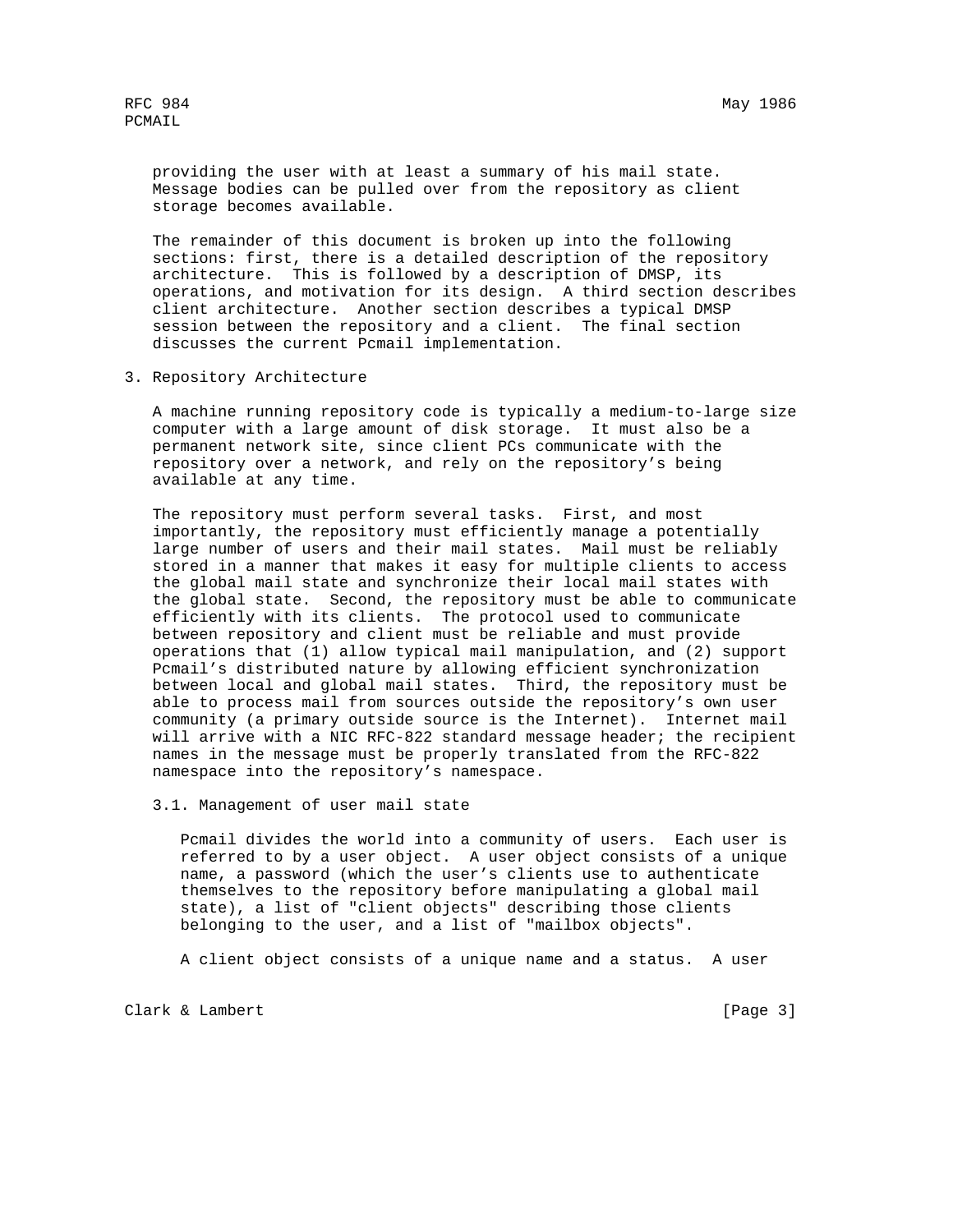has one client object for every client he owns; a client cannot communicate with the repository unless it has a corresponding client object in a user's client list. Client objects therefore serve as a means of identifying valid clients to the repository. Client objects also allow the repository to manage local and global mail state synchronization; the repository associates with every global state change a list of client objects corresponding to those clients which have not recorded the global change locally.

 A client's status is either "active" or "inactive". The repository defines inactive clients as those clients which have not connected to the repository within a set time period (one week in the current Pcmail implementation). When an inactive client does connect to the repository, the repository notifies the client that it has been "reset". The repository resets a client by marking all messages in the user's mail state as having changed since the client last logged in. When the client next synchronizes with the repository, it will receive a complete copy of the repository's global mail state. A forced reset is performed on the assumption that enough global state changes occur in a week that the client would spend too much time performing an ordinary local state-global state synchronization.

 Messages are stored in mailboxes. Users can have an arbitrary number of mailboxes, which serve both to store and to categorize messages. Since there can be any number of mailboxes, messages can be categorized to an arbitrarily fine degree. A mailbox object both names a mailbox and describes its contents. Mailboxes are identified by a unique name; their contents are described by three numeric values. The first is the total number of messages in the mailbox, the second is the total number of unseen messages (messages that have never been seen by the user via any client) in the mailbox, and the third is the next available message unique identifier (UID). This information is stored in the mailbox object to allow clients to get a summary of a mailbox's contents without having to read all the messages within the mailbox.

 Associated with each mailbox are an arbitrary number of message objects. Each message is broken into two parts--a "descriptor", which contains a summary of useful information about the message, and a "body", which is the message text itself, including NIC RFC-822 message header. Each message is assigned a monotonically increasing UID based on the owning mailbox's next available UID. Each mailbox has its own set of UIDs which, together with the mailbox name and user name, uniquely identify the message within the repository.

Clark & Lambert [Page 4]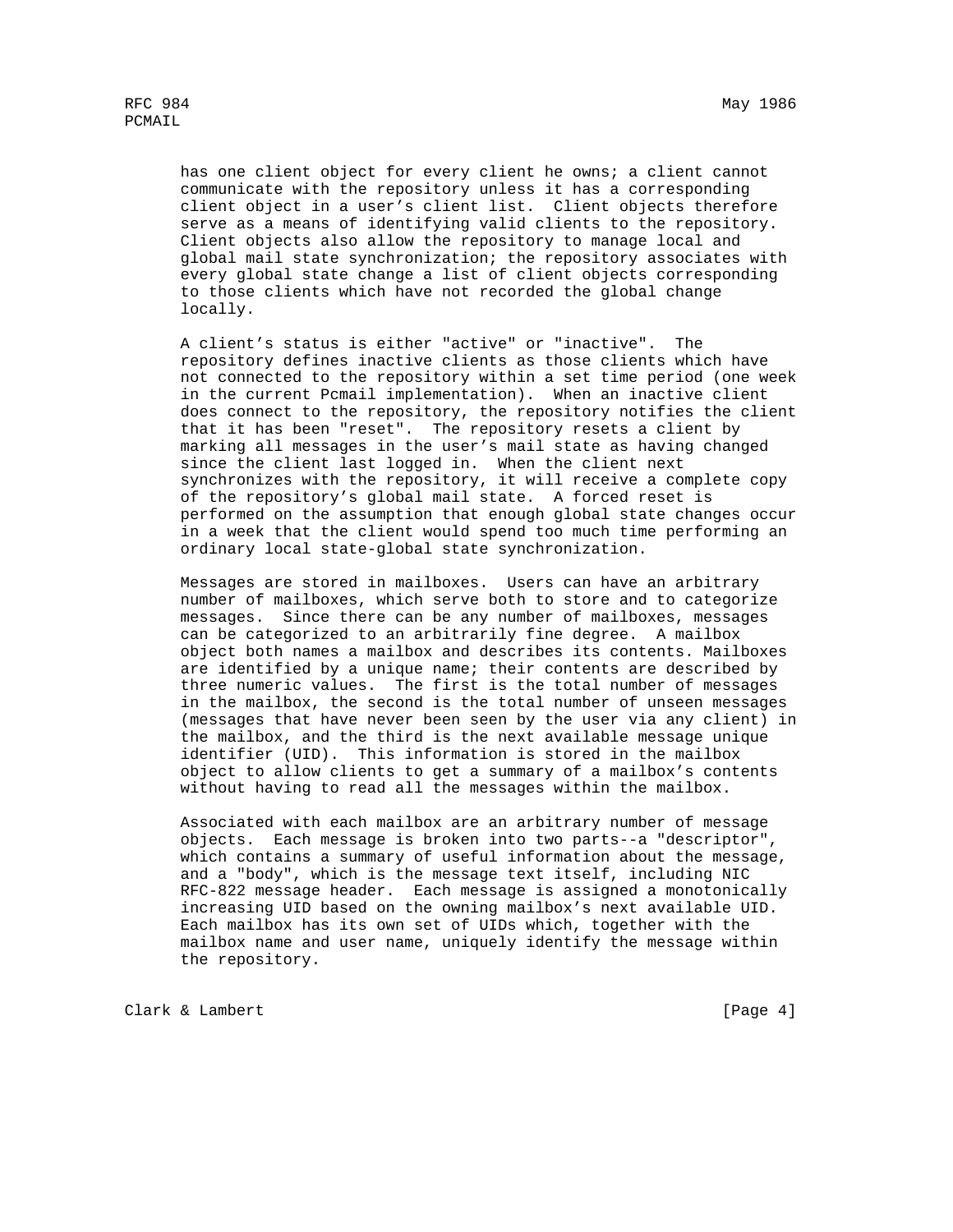A descriptor holds the following information: the message UID, the message size in bytes and lines, four "useful" message header fields (the "date:", "to:", "from:", and "subject:" fields), and two groups of eight flags each. The first group of flags is system defined. These flags mark whether the message has never been seen, whether it has been deleted, whether it is a forwarded message, and whether the message has been expunged. The remaining four flags are reserved for future use. The second group of flags is user defined. The repository never examines these flags internally; instead they can be used by application programs running on the clients. Descriptors serve as an efficient means for clients to get message information without having to waste time retrieving the message from the repository.

3.2. Repository-to-RFC-822 name translation

 "Address objects" provide the repository with a means for translating the RFC-822-style mail addresses in Internet messages into repository names. The repository provides its own namespace for message identification. Any message is uniquely identified by the triple (user-name, mailbox-name, message-UID). Any mailbox is uniquely identified by the pair (user-name, mailbox-name). Thus to send a message between two repository users, a user would address the message to (user-name, mailbox-name). The repository would deliver the message to the named user and mailbox, and assign it a UID based on the requested mailbox's next available UID.

 In order to translate between RFC-822-style mail addresses and repository names, the repository maintains a list of address objects. Each address object is an association between an RFC-822-style address and a (user-name, mailbox-name) pair. When mail arrives from the Internet, the repository can use the address object list to translate the recipients into (user-name, mailbox-name) pairs and route the message correctly.

4. Communication Between Repository and Client: DMSP

 The Distributed Mail System Protocol (DMSP) is a block-stream protocol that defines and manipulates the objects mentioned in the previous section. It has been designed to work with Pcmail's single-repository/multiple-client model of the world. In addition to providing typical mail manipulation functions, DMSP provides functions that allow easy synchronization of global and local mail states.

DMSP is implemented on top of the Unified Stream Protocol (USP),

Clark & Lambert [Page 5]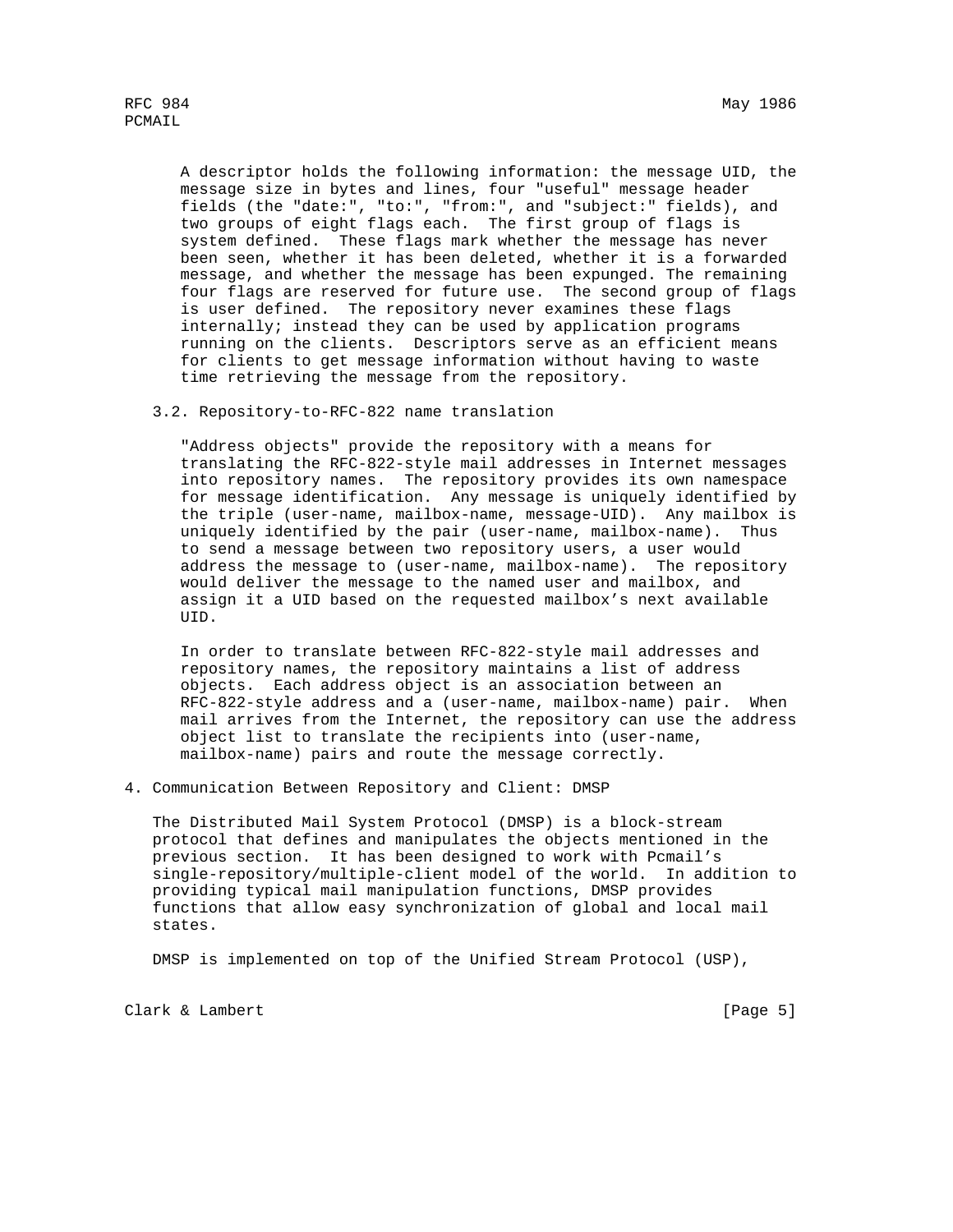specified in MIT-LCS Technical Memo 255. USP provides a reliable virtual circuit block-stream connection between two machines. USP defines a basic set of data types ("strings", "integers", "booleans", etc.). Instances of these data types are grouped in an application-defined order to form USP blocks. Each USP block is defined by a numeric "block type"; a USP application can thus interpret a block's contents based on knowledge of the block's type. DMSP consists of a set of operations, each of which is comprised of one or more different USP blocks that are sent between repository and client.

 A DMSP session proceeds as follows: a client begins the session with the repository by opening a USP connection to the repository's machine. The client then authenticates both itself and its user to the repository with a "login" operation. If the authentication is successful, the user performs an arbitrary number of DMSP operations before ending the session with a "logout" operation (at which time the connection is closed by the repository).

 Because DMSP can manipulate a pair of mail states (local and global) at once, it is extremely important that all DMSP operations are atomic. Failure of any DMSP operation must leave both states in a consistent, known state. For this reason, a DMSP operation is defined to have failed unless an explicit acknowledgement is received by the operation initiator. This acknowledgement can take one of two basic forms, based on two broad categories that all DMSP operations fall into. First, an operation can be a request to perform some mail state modification, in which case the repository will acknowledge the request with either an "ok" or a "failure" (in which case the reason for the failure is also returned). Second, an operation can be a request for information, in which case the request is acknowledged by the repository's providing the information to the client. Operations such as "delete a message" fall into the first category; operations like "send a list of mailboxes" fall into the second category.

 Following are a list of DMSP operations by object type, their block types and arguments, and their expected acknowledgement block types. Each DMSP block has a different number; the first digit of each block type defines the object being manipulated: Operations numbered 5xx are general, operations numbered 6xx are user operations, operations numbered 7xx are client operations, operations numbered 8xx are mailbox and address operations, and operations numbered 11xx are message operations.

 Blocks marked "=>" flow from client to repository; blocks marked "<=" flow from repository to client. If more than one block can be sent, the choices are delimited by "or"  $(|"|")$  characters.

Clark & Lambert [Page 6]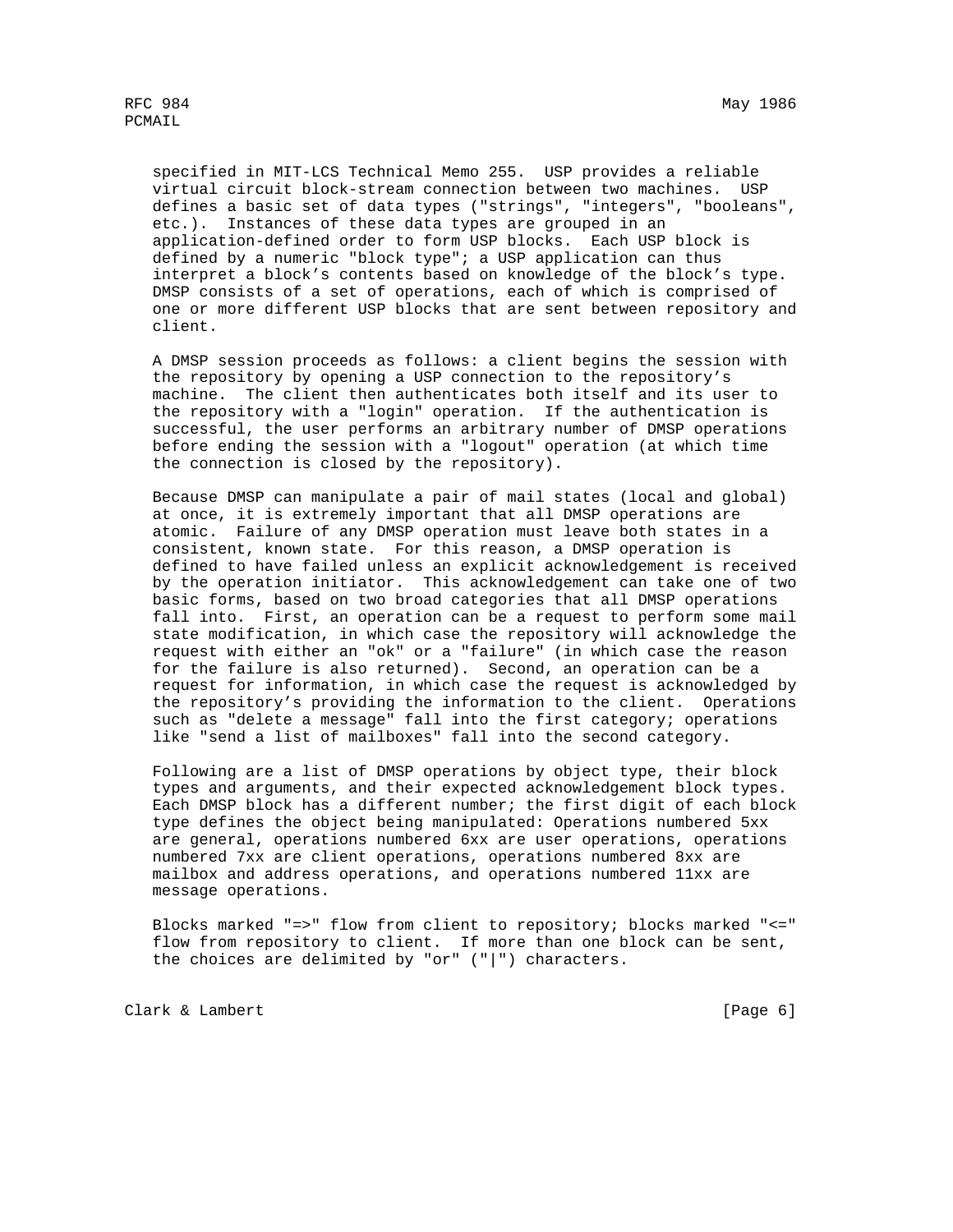RFC 984 May 1986

PCMAIL

 For clarity, each block type is put in a human understandable form. The block number is followed by an operation name; this name is never transmitted as part of a USP block. Block arguments are identified by name and type, and enclosed in square brackets. "Record" data types are described by a list of "field-name:field-type" pairs contained in square brackets. "Choice" data types are described by a list of "tag:tag-name" pairs contained in square brackets. USP data types are abbreviated as follows:

Primitive data types:

- string: str
- cardinal: card
- long-cardinal: Lcard
- integer: int
- long-integer: Lint
- boolean: bool

Compound data types:

- sequence: SEQ
- array: AR
- record: REC
- choice: CH
- 4.1. General operations

 The first group of DMSP operations perform general functions that operate on no one particular class of object. DMSP has six general operations, which provide the following services:

 If either a client or the repository thinks the other is malfunctioning, they can send an "abort-request". An abort-request is never acknowledged; after the request is sent, the sender immediately closes the USP connection and returns control to its application.

=> 503 (abort-request) [why:str]

Clark & Lambert [Page 7]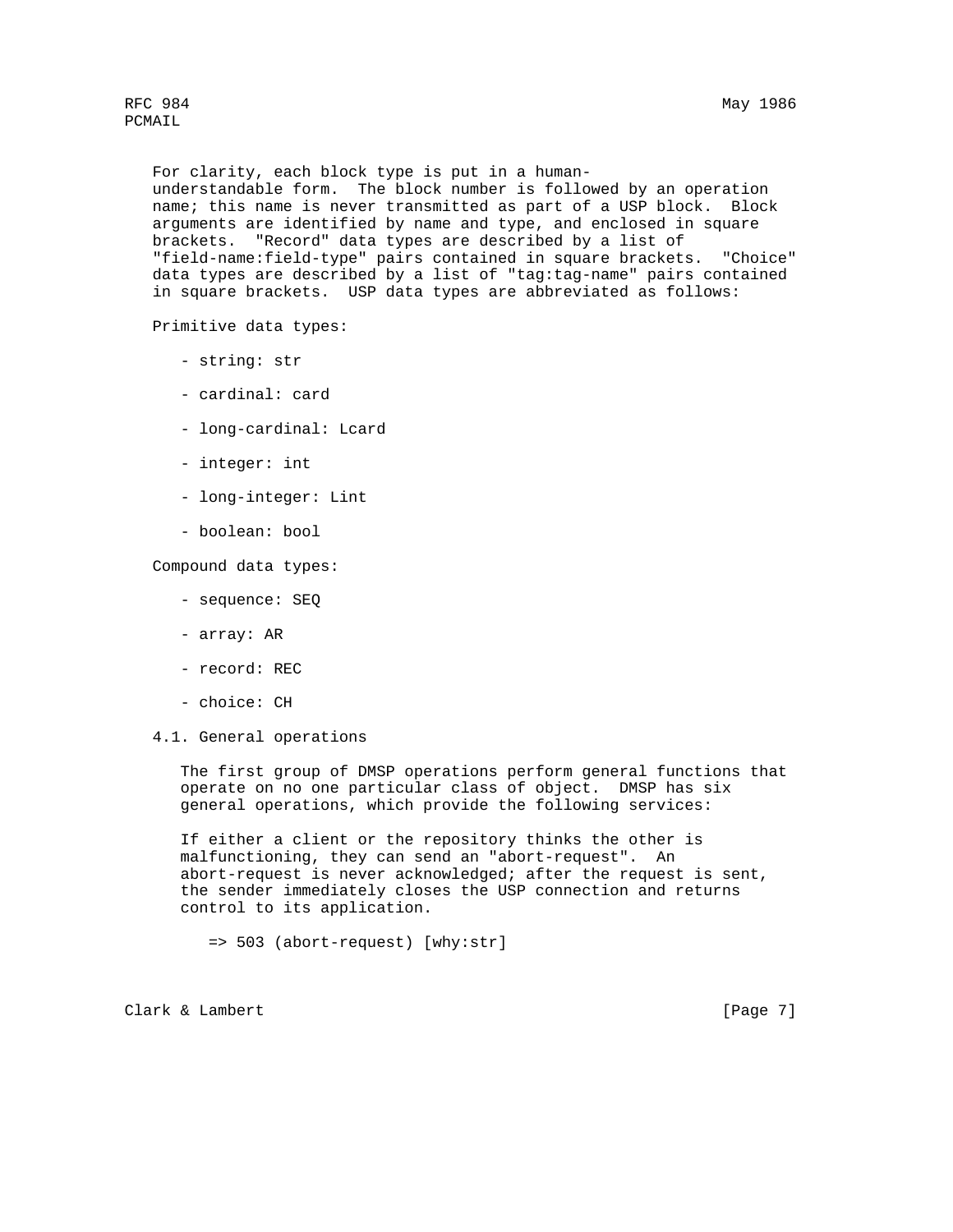DMSP provides a limited remote debugging facility via the "start-debug" and "end-debug" operations. When a client sends a "start-debug" request, the repository enables its idea of remote-debugging. The exact definition of remote debugging is implementation dependent; the current repository implementation simply writes debugging information to a special file. The "end-debug" request disables remote debugging.

```
= 504 (start-debug) []
\le 500 (ok) [] | 501 (failure) [why:str]
 or
 => 505 (end-debug) []
 <= 500 (ok) []
```
 In order to prevent protocol version skew between clients and the repository, DMSP provides a "send-version" operation. The client supplies its DMSP version number as an argument; the operation succeeds if the supplied version number matches the repository's DMSP version number. It fails if the two version numbers do not match.

 => 506 (send-version) [version-number:card]  $\le$  500 (ok) [] | 501 (failure) [why:str]

 DMSP also provides clients with the ability to send an arbitrary text message to the repository. The "log-message" operation takes as an argument a string of arbitrary length; the repository accepts the string; what is done with the string is implementation-dependent.

 => 507 log-message[message:str]  $\le$  500 (ok) []  $|$ 501 (failure) [why:str]

 Finally, users can send mail to other users via the "send-message" operation. The message must have an Internet-style header as defined by NIC RFC-822. The repository takes the message and distributes it to the mailboxes specified on the "to:", "cc:", and "bcc:" fields of the message header. If one or more of the

Clark & Lambert [Page 8]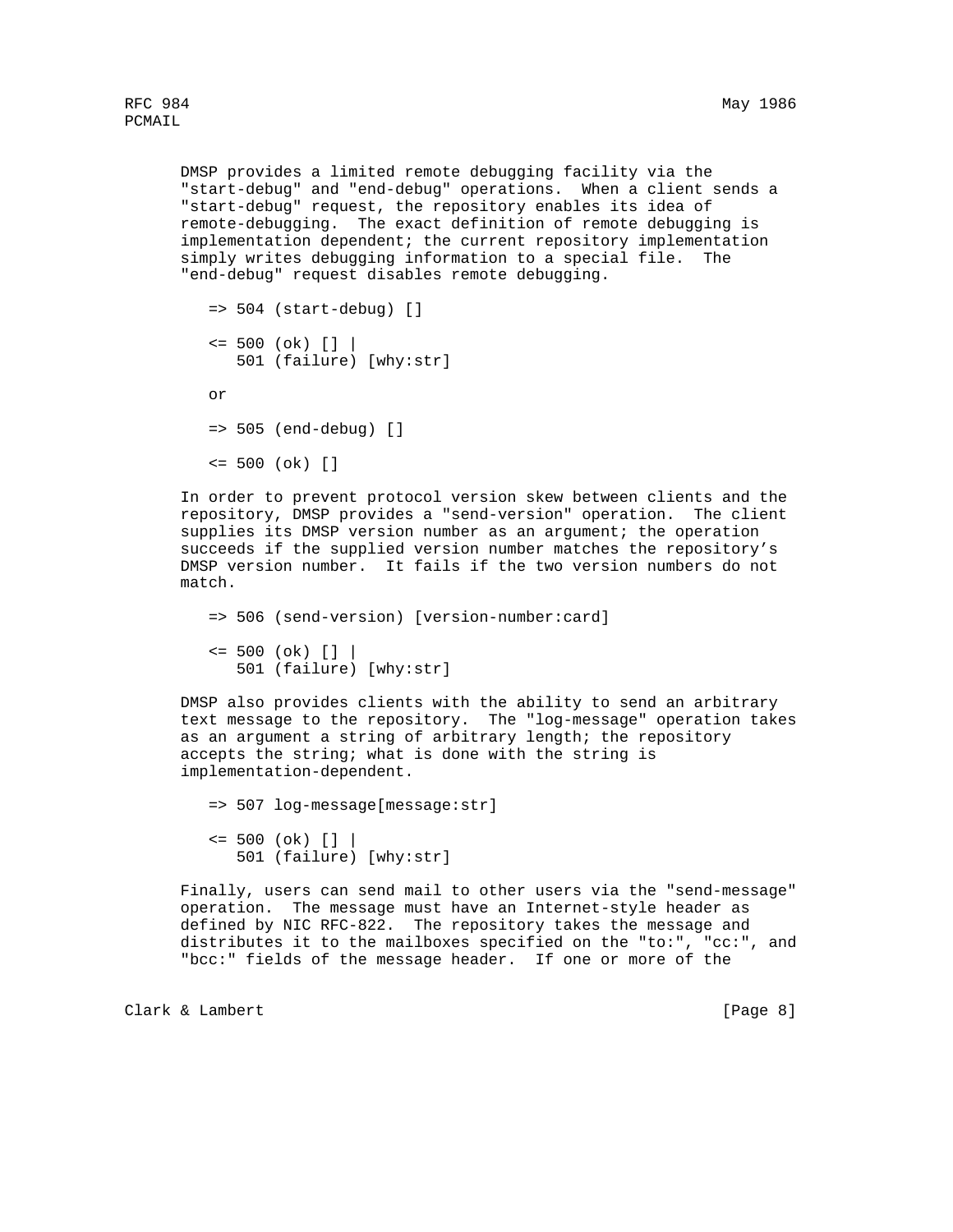mailboxes exists outside the repository's user community, the repository is responsible for handing the message to a local SMTP server.

 An OK block is sent from the repository only if the entire message was successfully transmitted. If the message was destined for the Internet, the send-message operation is successful if the message was successfully transmitted to the local SMTP server.

=> 508 (send-message) [message:SEQ[str]]

```
\le 500 (ok) [] | 501 (failure) [why:str]
```
4.2. User operations

 The next series of DMSP operations manipulates user objects. The most common of these operations are "login" and "logout". A client must perform a login operation before being able to access a user's mail state. A DMSP login block contains five items: (1) the user's name, (2) the user's password, (3) the name of the client performing the login, (4) a flag telling the repository to create a client object for the client if one does not exist, and (5) a flag set to TRUE if the client wishes to operate in "batch mode" and FALSE if the client wishes to operate in "interactive" mode. The flag value allows the repository to tune internal parameters for either mode of operation.

 The repository can return either an OK block (indicating successful authentication), a FAILURE block (indicating failed authentication), or a FORCE-RESET block. This last is sent if the client logging in has been marked as "inactive" by the repository (clients are marked inactive if they have not connected to the repository in over a week). The FORCE-RESET block indicates that the client should erase its local mail state and pull over a complete version of the repository's mail state. This is done on the assumption that so many mail state changes have been made in a week that it would be inefficient to perform a normal synchronization.

```
 => 600 (login) [user:str, password:str, client:str,
                 create-client-object?:bool,
                 batch-mode-flag:bool]
\le 500 (ok) [] | 501 (failure) [why:str] |
    705 (force-client-reset) []
```
Clark & Lambert [Page 9]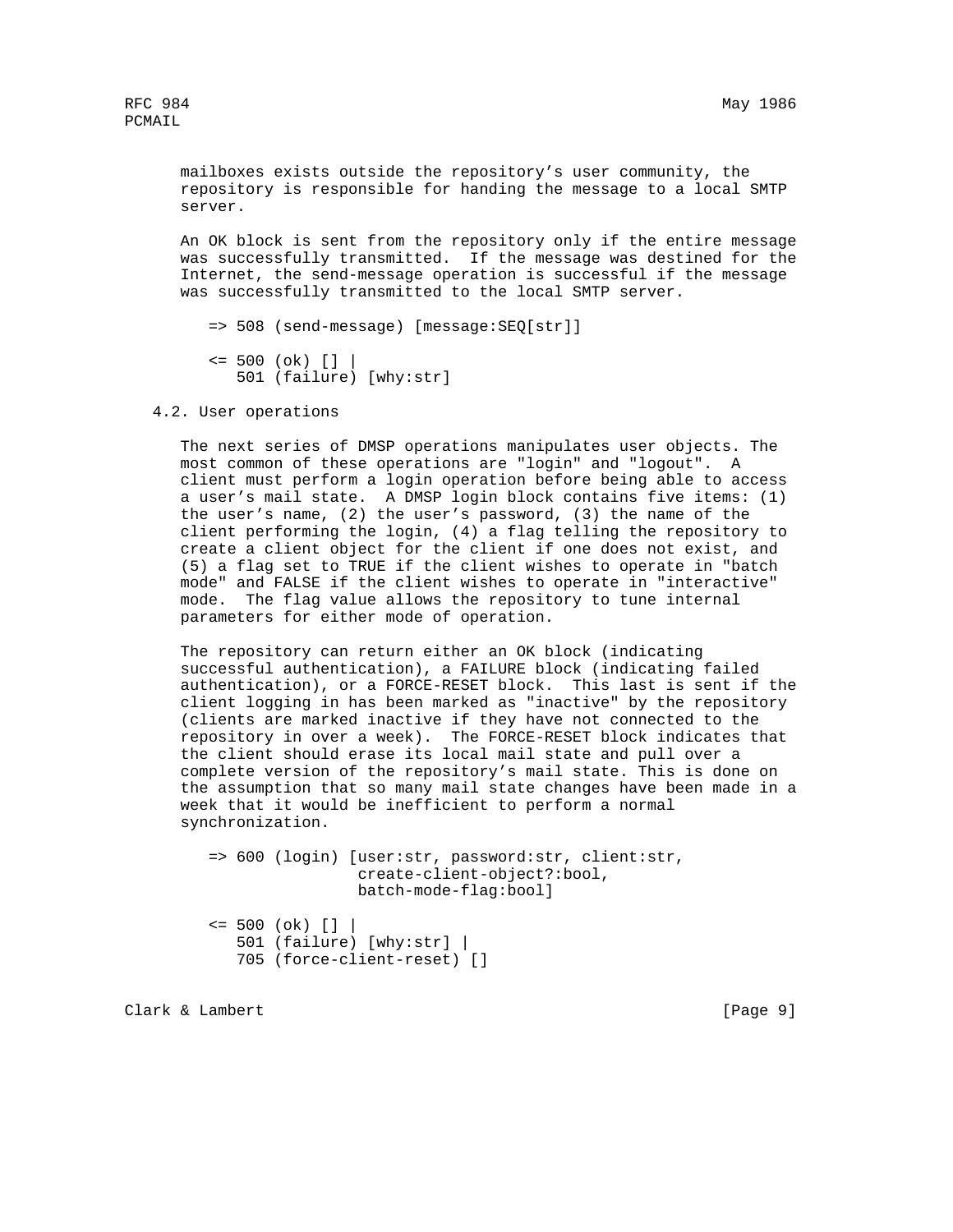When a client is finished interacting with the repository, it performs a logout operation. This allows the repository to perform any necessary cleanup before closing the USP connection.

```
 => 601 (logout) []
```

```
 <= 500 (ok) []
```
 DMSP also provides "add-user" and "remove-user" operations, which allow system administrators to remotely add new users to, and remove users from, the repository. These operations are privileged; the repository authenticates the user requesting the operation before performing an add-user or remove-user operation. Both operations require the name of the user to be added or removed; the add-user operation also requires a default password to assign the new user.

```
 => 602 (add-user) [user:str, password:str]
\le 500 (ok) [] | 501 (failure) [why:str]
 => 603 (remove-user) [user:str]
\le 500 (ok) [] | 501 (failure) [why:str]
```
 A user can change his password via the "set-password" operation. The operation works much the same as the UNIX change-password operation, taking as arguments the user's current password and a desired new password. If the current password given matches the user's current password, the user's current password is changed to the new password given.

```
 => 604 (set-password) [old-password:str,
                         new-password:str]
\le 500 (ok) [] | 501 (failure) [why:str]
```
Clark & Lambert [Page 10]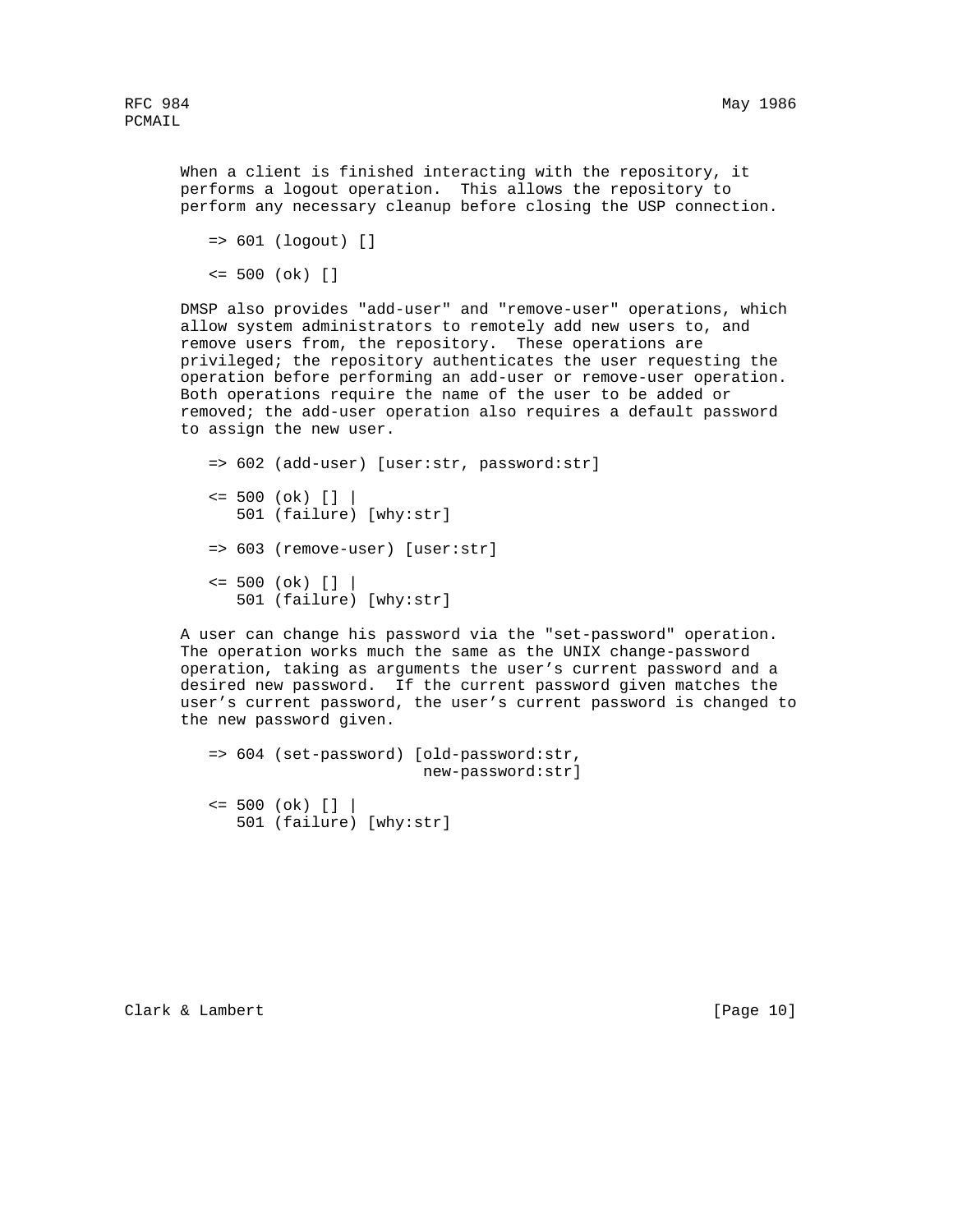## 4.3. Client operations

 DMSP provides four operations to manipulate client objects. The first, "list-clients", tells the repository to send the user's client list to the requesting client. The list takes the form of a series of (name, status pairs).

=> 700 (list-clients) []

 <= 701 (client-list) [client-list:SEQ[ REC[name:str, status:card]]]

 The "add-client" operation allows a user to add a client object to his list of client objects. Although the login operation duplicates this functionality via the "create-this-client?" flag, the add-client operation is a useful means of creating a number of new client objects while logged into the repository via an existing client. The add-client operation requires the name of the client to add.

 => 702 (add-client) [client:str]  $\le$  500 (ok) []  $|$ 501 (failure) [why:str]

 The most common failure mode for this operation is an attempt to add a client that already exists.

 The "remove-client" operation removes an existing client object from a user's client list. The client being removed can be the client requesting the operation. The remove-client operation requires the name of the client to remove.

 => 703 (remove-client) [client:str]  $\le$  500 (ok) []  $|$ 501 (failure) [why:str]

 The most common failure mode here is an attempt to remove a non-existent client. This is a typical failure mode for any DMSP operation which operates on a named object.

 The last client operation, "reset-client", causes the repository to mark all messages in the user's mail state as having changed since the client last logged in. When a client next synchronizes with the repository, it will end up receiving a complete copy of the repository's global mail state. This is useful for two

Clark & Lambert [Page 11]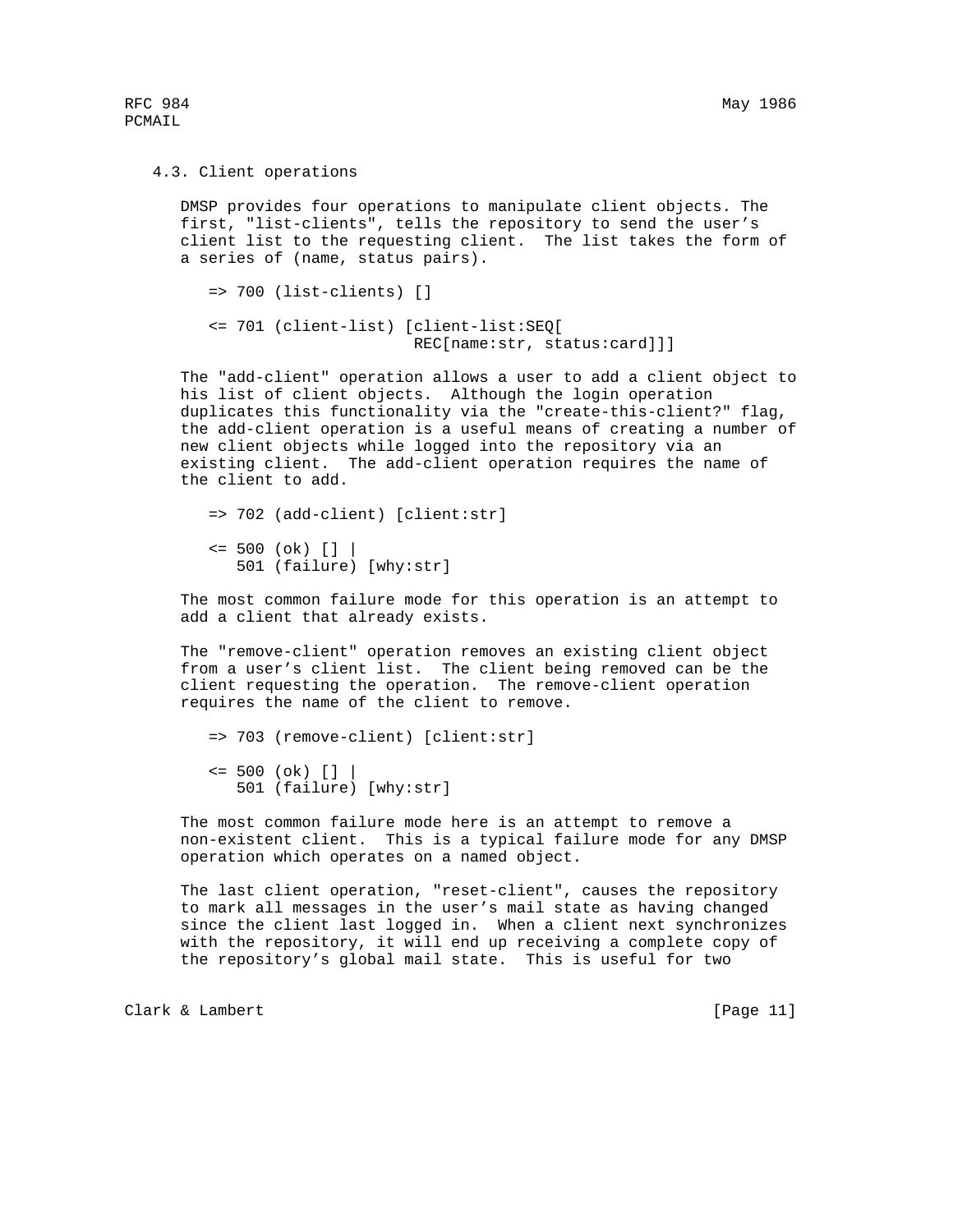reasons. First, a client's local mail state could easily become lost or damaged, especially if it is stored on a floppy disk. Second, if a client has been marked as inactive by the repository, the reset-client operation provides a fast way of resynchronizing with the repository, assuming that so many differences exist between the local and global mail states that a normal synchronization would take far too much time.

```
 => 704 (reset-client) [client:str]
\le 500 (ok) [] | 501 (failure) [why:str]
```
4.4. Mailbox operations

 DMSP supports five operations that manipulate mailbox objects. First, "list-mailboxes" has the repository send to the requesting client information on each mailbox. This information consists of the mailbox name, total message count, unseen message count, and "next available UID". This operation is useful in synchronizing local and global mail states, since it allows a client to compare the user's global mailbox list with a client's local mailbox list. The list of mailboxes also provides a quick summary of each mailbox's contents without having the contents present.

```
 => 800 (list-mailboxes) []
 <= 801 (mailbox-list) [mailbox-list:SEQ[
                         REC[mailbox:str,
                             next-UID:Lcard,
                             num-msgs:card,
                             num-unseen-msgs:card]]]
```
 The "add-mailbox" has the repository create a new mailbox and attach it to the user's list of mailboxes. An address object binding the (user-name, mailbox-name) pair to an RFC-822-style address is automatically created and placed in the repository's list of address objects. This allows mail coming from the Internet to be correctly routed to the new mailbox.

```
 => 802 (add-mailbox) [mailbox:str]
\le 500 (ok) [] | 501 (failure) [why:str]
```
 "Remove-mailbox" removes a mailbox from the user's list of mailboxes. All messages within the mailbox are also deleted and

Clark & Lambert [Page 12]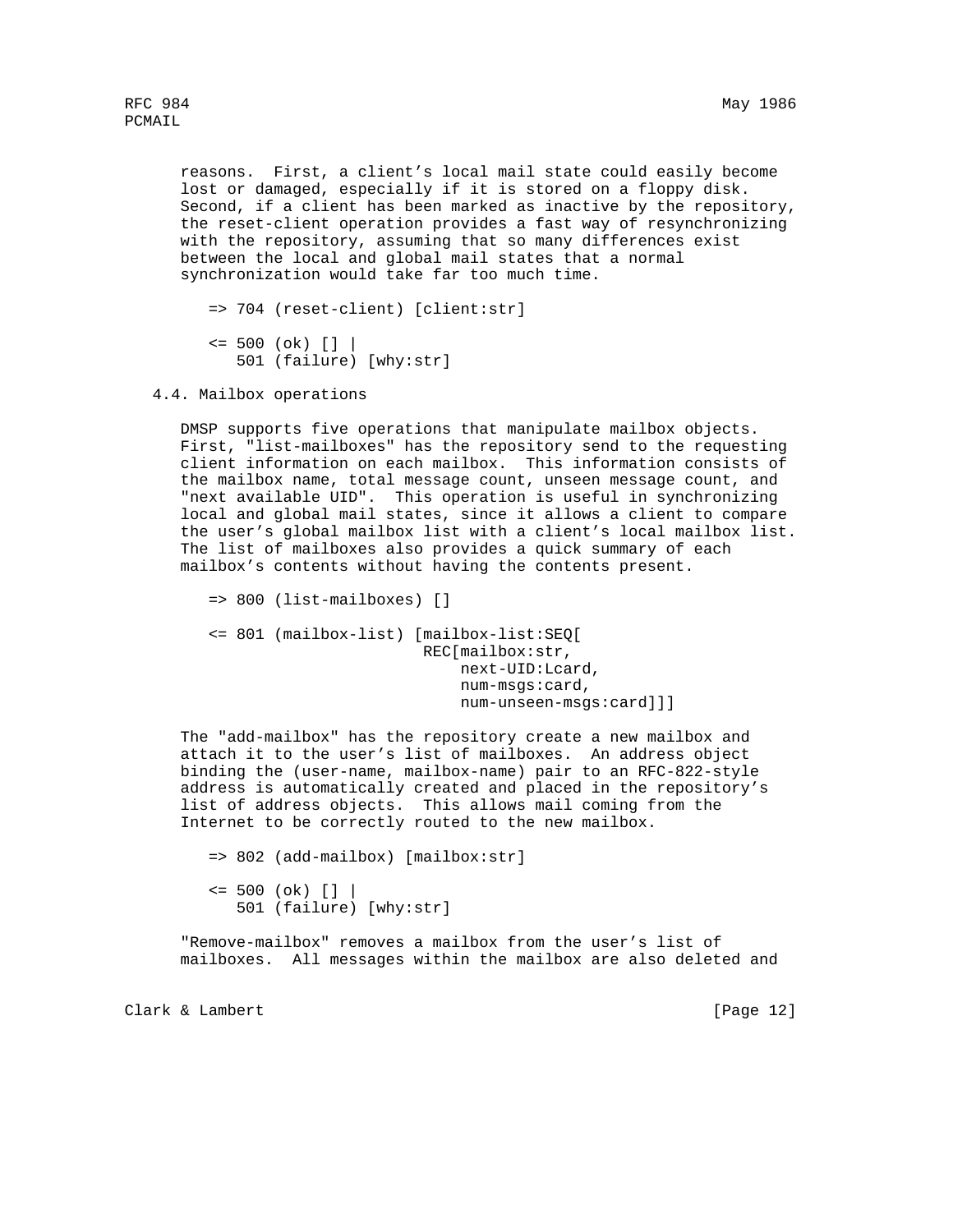permanently removed from the system. Any address objects binding the mailbox name to RFC-822-style mailbox addresses are also removed from the system.

```
 => 803 (remove-mailbox) [mailbox:str]
\le 500 (ok) [] | 501 (failure) [why:str]
```
 DMSP also has an "expunge-mailbox" operation. Any message can be deleted and "undeleted" at will. Deletions are made permanent by performing an expunge-mailbox operation. The expunge operation causes the repository to look through a named mailbox, removing from the system any messages marked "deleted".

```
 => 808 expunge-mailbox[mailbox:str]
\le 500 (ok) [] | 501 (failure) [why:str]
```
 Finally, "reset-mailbox" causes the repository to mark all the messages in a named mailbox as having changed since the current client last logged in. When the client next synchronizes with the repository, it will receive a complete copy of the named mailbox's mail state. This operation is merely a more specific version of the reset-client operation (which allows the client to pull over a complete copy of the user's global mail state). Its primary use is for mailboxes whose contents have accidentally been destroyed locally.

```
 => 809 (reset-mailbox) [mailbox:str]
\le 500 (ok) [] | 501 (failure) [why:str]
```
4.5. Address operations

 DMSP provides three operations that allow users to manipulate address objects. First, the "list-address" operation returns a list of address objects associated with a particular (user-name, mailbox-name) pair.

 => 804 (list-addresses) [mailbox:str] <= 501 (failure) [why:str] | 805 (address-list) [address-list:SEQ[str]]

Clark & Lambert [Page 13]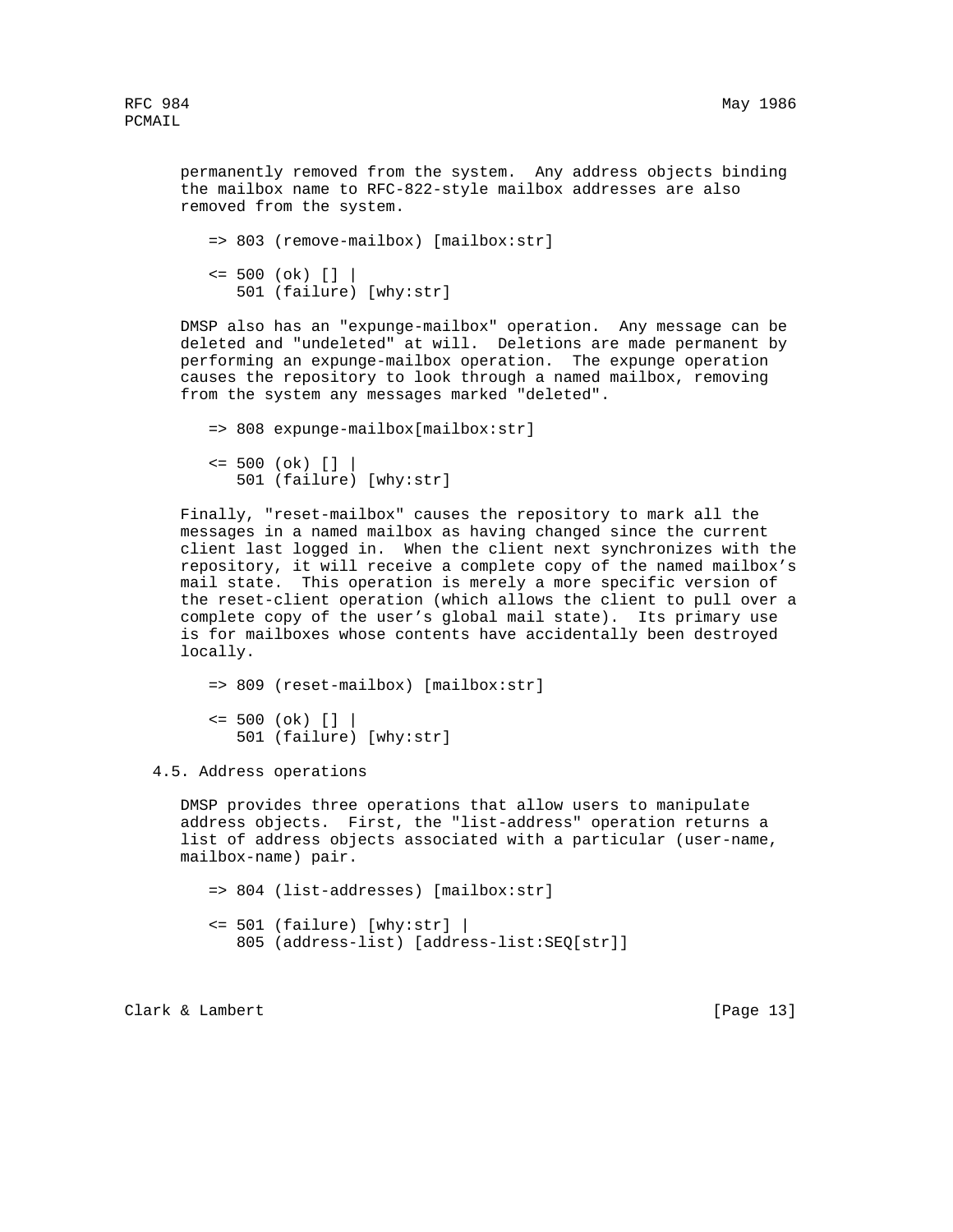```
 The "add-address" operation adds a new address object that
 associates a (user-name, mailbox-name) pair with a given
 RFC-822-style mailbox address.
    => 806 (add-address) [mailbox:str,
                          RFC-822-mail-address:str]
   \le 500 (ok) [] | 501 (failure) [why:str]
 Finally, the "remove-address" operation destroys the address
 object binding the given RFC-822-style mail address and the given
 (user-name, mailbox-name) pair.
    => 807 (remove-address) [mailbox:str,
                             RFC-822-mail-address:str]
```

```
\le 500 (ok) [] | 501 (failure) [why:str]
```
4.6. Message operations

 The most commonly-manipulated Pcmail objects are messages; DMSP therefore provides special message operations to allow efficient synchronization, as well as a set of operations to perform standard message-manipulation functions. In the following paragraphs, the terms "message" and "descriptor" will be used interchangeably.

 A client can request a particular message's flag values with the "get-descriptor-flags" operation. The repository sends over an array of boolean values, eight of which are system defined, and eight of which are user defined and ignored by the repository.

```
 => 1100 (get-descriptor-flags) [mailbox:str,
                                  uid:Lcard]
 <= 1101 (descriptor-flags) [flags:SEQ[bool]] |
    501 (failure) [why:str]
```
 A user may request a series of descriptors with the "get-descriptors" operation. The series is identified by a pair of message UIDs, representing the lower and upper bounds of the list. Since UIDs are defined to be monotonically increasing numbers, a pair of UIDs is sufficient to completely identify the series of descriptors. The repository returns a sequence of "choices". Elements of the sequence can either be descriptors, in

Clark & Lambert [Page 14]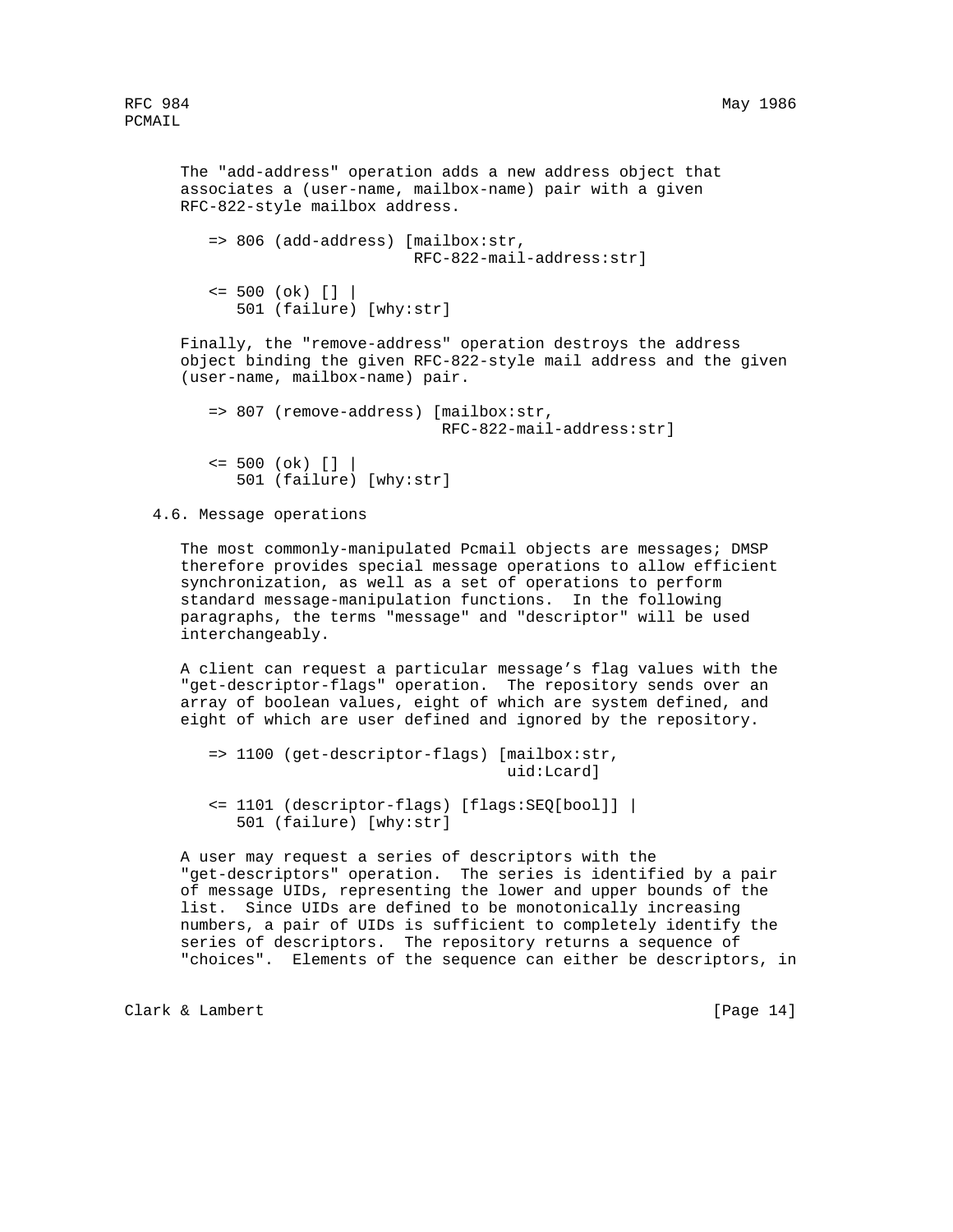which case the choice is tagged as a descriptor, or they can be notification that the requested message has been expunged subsequent to the client's last connection to the repository.

```
 => 1102 (get-descriptors) [mailbox:str,
                                   low-UID:Lcard,
                                   high-UID:Lcard]
         <= 501 (failure) [why:str] |
            1103 (descriptor-list) [descriptor-list:SEQ[ CH[
                                   expunged[uid:Lcard]
                                   descriptor[REC[UID:Lcard,
                                                  flags:SEQ[bool],
                                                  from-field:str,
                                                  to-field:str,
                                                  date-field:str,
                                                  subject-field:str,
                                                  num-bytes:Lcard,
                                                  num-lines:Lcard]
\blacksquare]]]]]
```
 The "get-changed-descriptors" operation is intended for use during state synchronization. Whenever a descriptor changes state (is deleted, for example), the repository notes those clients which have not yet recorded the change locally. Get-changed-descriptors has the repository send to the client a given number of descriptors which have changed since the client's last synchronization. The list sent begins with the earliest-changed descriptor.

```
 => 1105 (get-changed-descriptors) [mailbox:str,
                                             max-to-send:card]
          <= 501 (failure) why:str] |
             1103 (descriptor-list) [descriptor-list:SEQ[
                   CH[
                     expunged[uid:Lcard]
                     descriptor[REC[UID:Lcard,
                                    flags:SEQ[bool],
                                    from-field:str,
                                    to-field:str,
                                    date-field:str,
                                    subject-field:str,
                                    num-bytes:Lcard,
                                num-lines:Lcard]<br>]]]]
\blacksquare]]]]
```
Clark & Lambert [Page 15]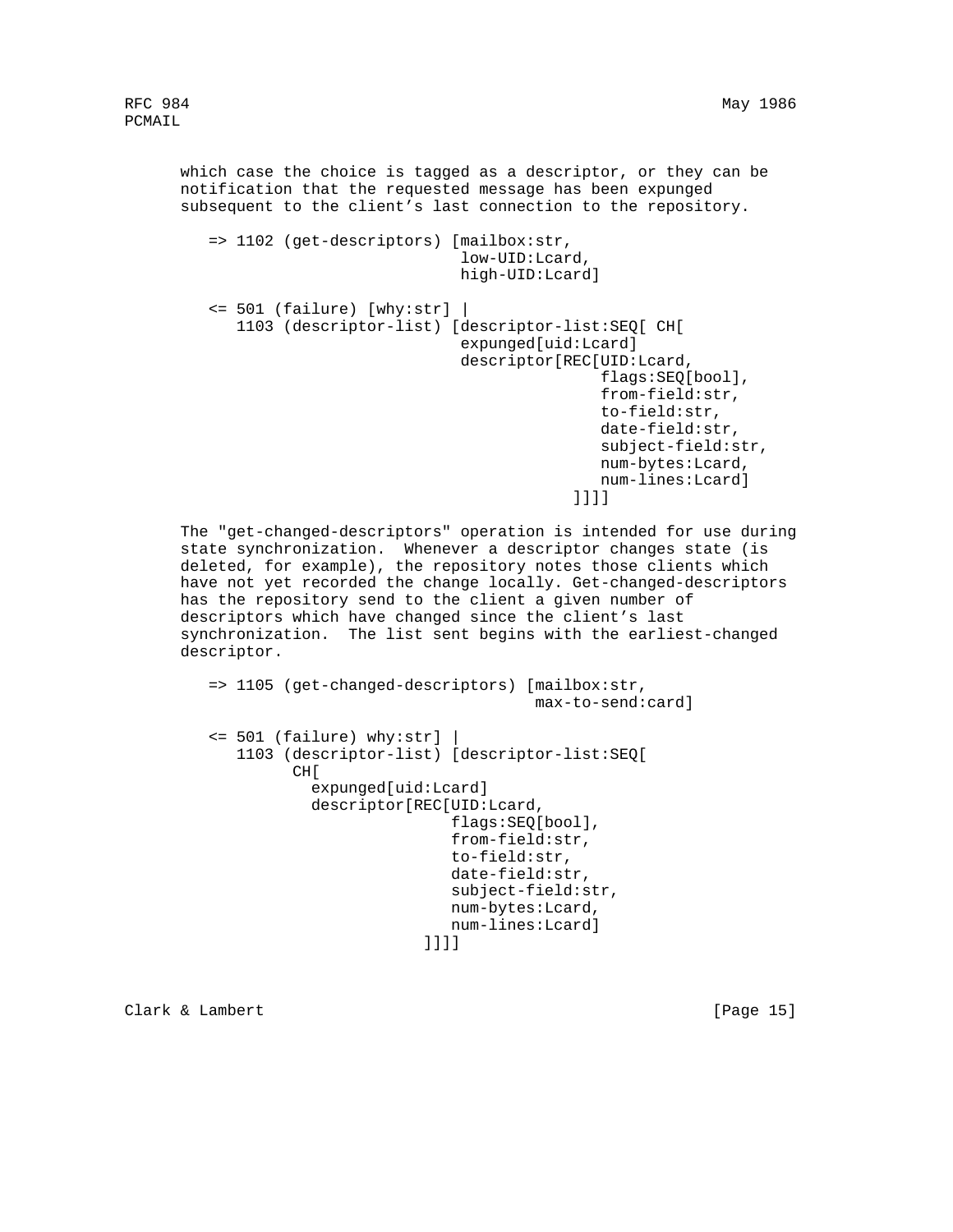Once the changed descriptors have been looked at, a user will want to inform the repository that the current client has recorded the change locally. The "reset-changed-descriptors" causes the repository to mark as "seen by current client" a given number of changed descriptors, starting with the changed descriptor with lowest UID.

```
 => 1106 (reset-changed-descriptors) [
          mailbox:str,
          number-to-reset:card]
```

```
 <= 500 (ok) [] |
    501 (failure) [why:str]
```
 Message bodies are transmitted from repository to user with the "get-message-text" operation. The separation of "get-descriptors" and "get-message-text" operations allows clients with small amounts of disk storage to obtain a small message summary (via "get-descriptors" or "get-changed-descriptors") without having to pull over the entire message.

```
 => 1107 (get-message-text)[mailbox:str,
                             uid:Lcard]
```

```
 <= 501 (failure) [why:str] |
    1110 (message) [message:SEQ[str]]
```
 Frequently, a message may be too large for some clients to store locally. Users can still look at the message contents via the "print-message" operation. This operation has the repository send a copy of the message to a named printer. The printer name need only have meaning to the particular repository implementation; DMSP transmits the name only as a means of identification.

```
 => 1108 (print-message) [mailbox:str,
                           uid:Lcard,
                           printer-name:str]
```
 $\le$  500 (ok) [] | 501 (failure) [why:str]

 The user can set and clear any of the 16 descriptor flags with the "set-flag" operation. The desired flag is set or cleared according to the operation arguments.

Clark & Lambert [Page 16]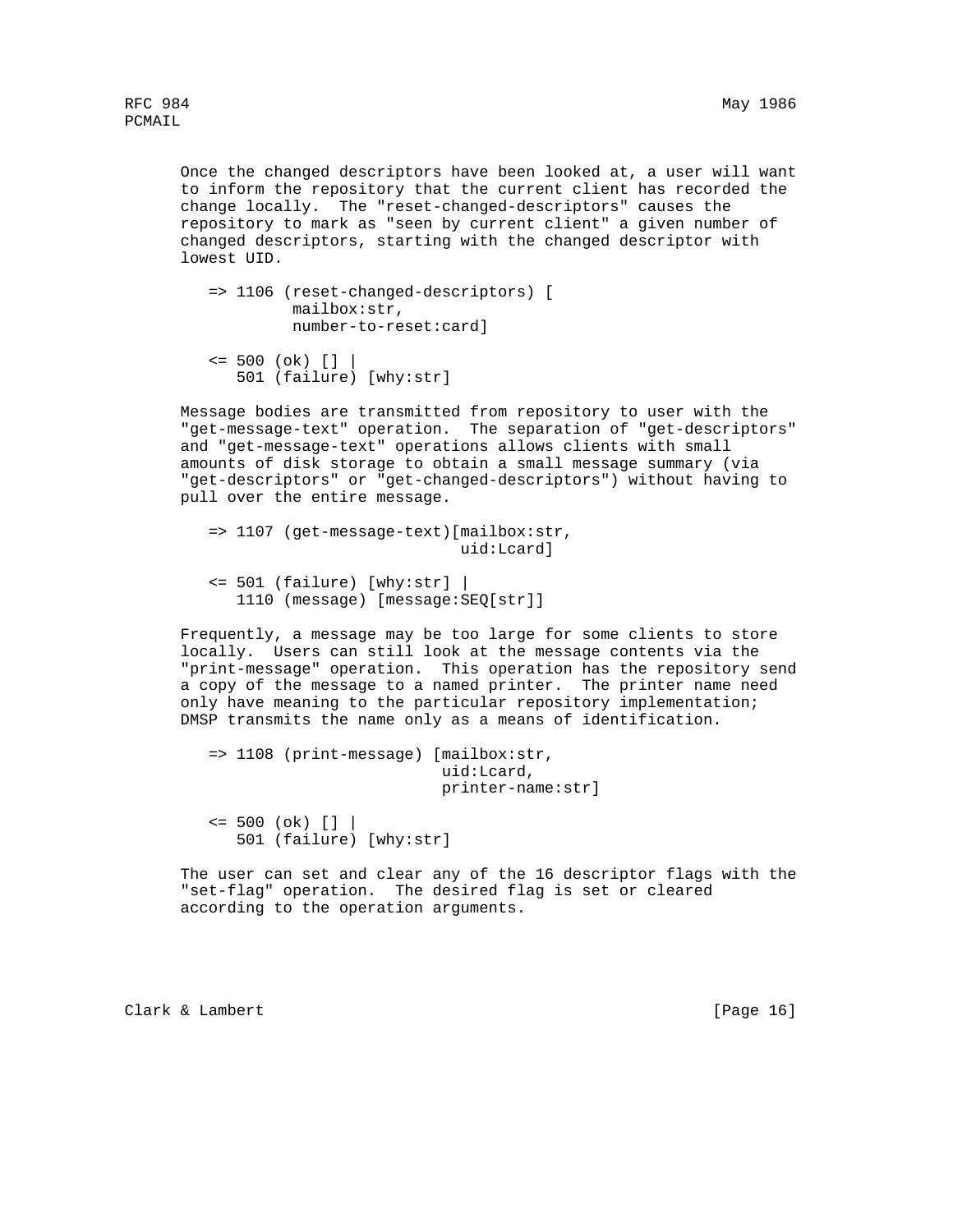```
 => 1109 (set-flag) [mailbox:str,
                         uid:Lcard,
                         flag-number:card,
                         flag-setting:bool]
   \le 500 (ok) [] | 501 (failure) [why:str]
 Copying of one message into another mailbox is accomplished via
 the "copy-message" operation.
    => 1111 (copy-message) [source-mailbox:str,
                             target-mailbox:str,
                             source-uid:Lcard]
   \le 500 (ok) [] |
```
501 (failure) [why:str]

# 5. Client Architecture

 Clients are typically PCs; Pcmail's architecture must therefore take into account several characteristics common to PCs. First, PCs are cheap, therefore a user may well have more than one. Second, they are portable, therefore they are not expected to be constantly tied into a network. Finally, they are resource-poor, so they are not expected to be able to store a significant amount of state information locally. The following subsections describe the particular parts of Pcmail's client architecture that address these three characteristics.

5.1. Multiple clients

 The fact that Pcmail users may own more than one PC forms the rationalization for the multiple client model that Pcmail uses. A Pcmail user may have a PC client at home, a PC at an office, and maybe even a third portable PC. Each client maintains a separate copy of the user's mail state, hence Pcmail's distributed nature. The notion of separate clients allows Pcmail users to access mail state from several different locations.

Clark & Lambert [Page 17]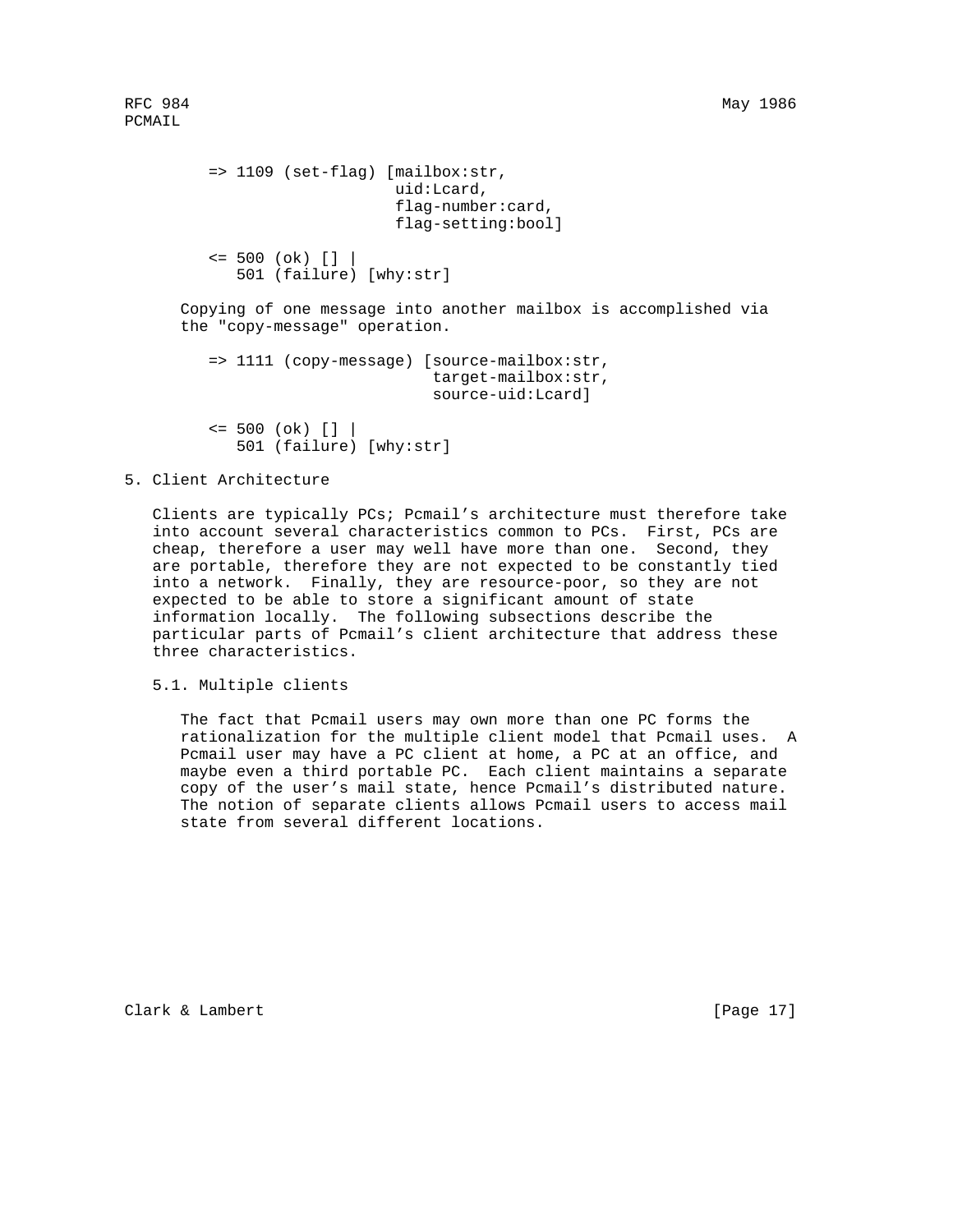#### 5.2. Synchronization

 Since PCs are fairly portable, the likelihood of a PC's being always connected to a network is relatively small. This is another reason for each client's maintaining a local copy of a user's mail state. The user can then manipulate the local mail state while not connected to the network (and the repository). This immediately brings up the problem of synchronization between local and global mail states. The repository is continually in a position to receive global mail state updates, either in the form of incoming mail, or in the form of changes from other clients. A client that is not always connected to the net cannot immediately receive the global changes. In addition, the client's user can make his own changes on the local mail state.

 Pcmail's architecture permits efficient synchronization between client local mail states and the repository's global mail state. Each client is identified in the repository by a client object attached to the user. This object forms the basis for synchronization between local and global mail states. Some of the less common state changes include the adding and deleting of user mailboxes and the adding and deleting of address objects. Synchronization of these changes is performed via DMSP list operations, which allow clients to compare their local versions of mailbox and address object lists with the repository's global version and make any appropriate changes. The majority of possible changes to a user's mail state are in the form of changed descriptors. Since most users will have a large number of messages, and message states will change relatively often, special attention needs to be paid to message synchronization.

 An existing descriptor can be changed in one of two ways: first, one of its sixteen flags values can be changed (this encompasses reading an unseen message, deleting a message, and expunging a message). The second way to change a descriptor is via the arrival of incoming mail or the copying of a message from one mailbox to another. Both result in a new message being added to a mailbox.

 In both the above cases, synchronization is required between the repository and every client that has not previously noted a change. To keep track of which clients have noticed a global mail state change and changed their local states accordingly, each descriptor has associated with it a (potentially empty) "update list" of client objects. The list identifies those clients which have not yet recorded a change to that descriptor's state.

Clark & Lambert [Page 18]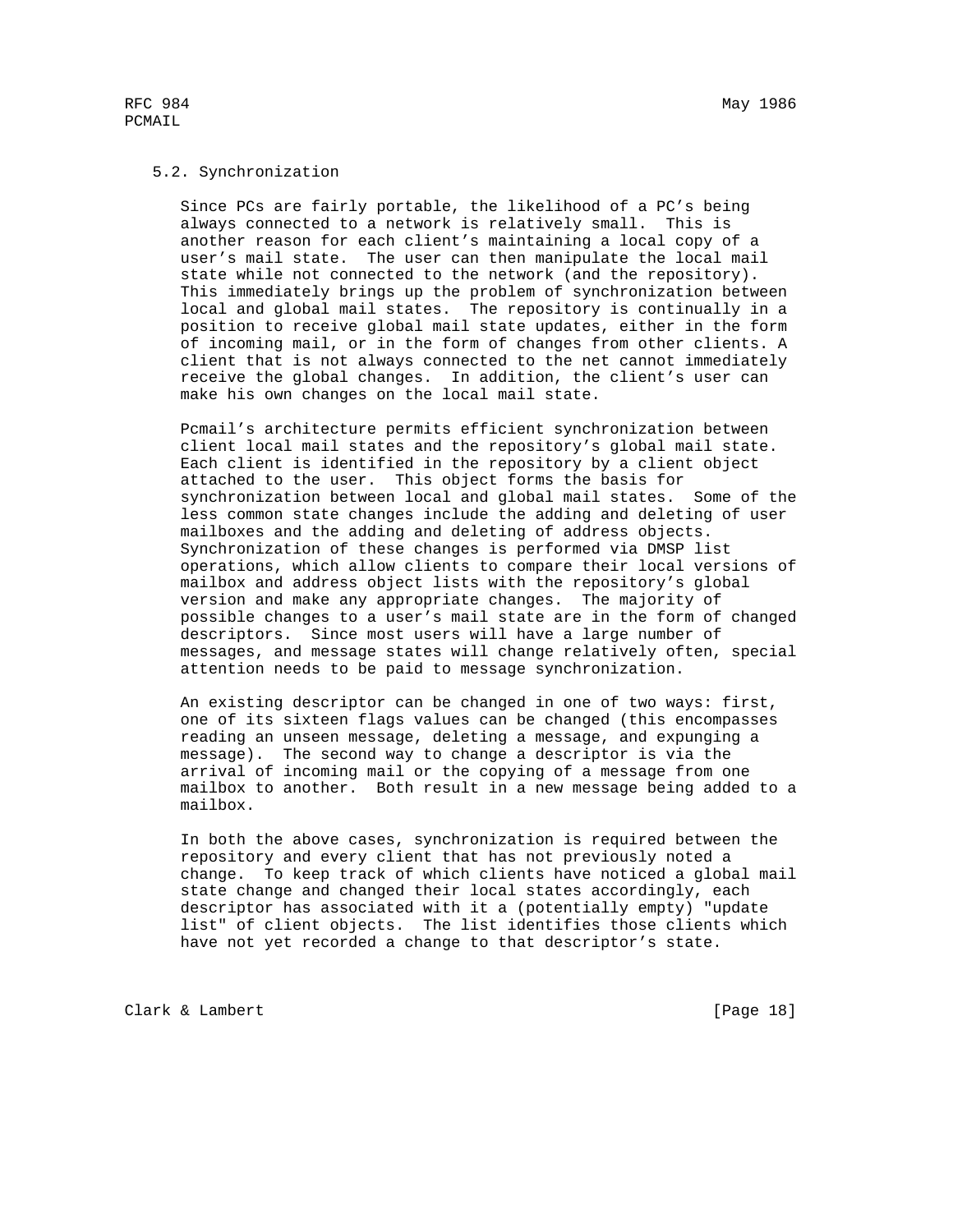When a client connects to the repository, it executes a DMSP "get-changed-descriptors" operation. This causes the repository to return a list of all descriptor objects that have the requesting client on their update list. As the client receives the changed descriptors, it can store them locally, thus updating the local mail state. After a changed descriptor has been recorded, the client uses the DMSP "reset-descriptors" operation to remove itself from the descriptor's update list. That descriptor will now not be sent to the client unless (1) it is explicitly requested, or (2) it changes again.

 In this manner, a client can run through its user's mailboxes, getting all changed descriptors, incorporating them into the local mail state, and marking the change as recorded.

5.3. Batch operation versus interactive operation

 Because of the portable nature of most PCs, they may not always be connected to the repository. Since each client maintains a local mail state, Pcmail users can manipulate the local state while not connected to the repository. This is known as "batch" operation, since all changes are recorded by the client and made to the repository's global state in a batch, when the client next connects to the repository. Interactive operation occurs when a client is always connected to the repository. In interactive mode, changes made to the local mail state are immediately propagated to the global state via DMSP operations.

 In batch mode, interaction between client and repository takes the following form: the client connects to the repository and sends over all the changes made by the user to the local mail state. The repository changes its global mail state accordingly. When all changes have been processed, the client begins synchronization, to incorporate newly-arrived mail, as well as mail state changes by other clients, into the local state.

 In interactive mode, since local changes are immediately propagated to the repository, the first part of batch-type operation is eliminated. The synchronization process also changes; interactive clients can periodically poll the repository for a list of changes, synchronizing a small amount at a time.

Clark & Lambert [Page 19]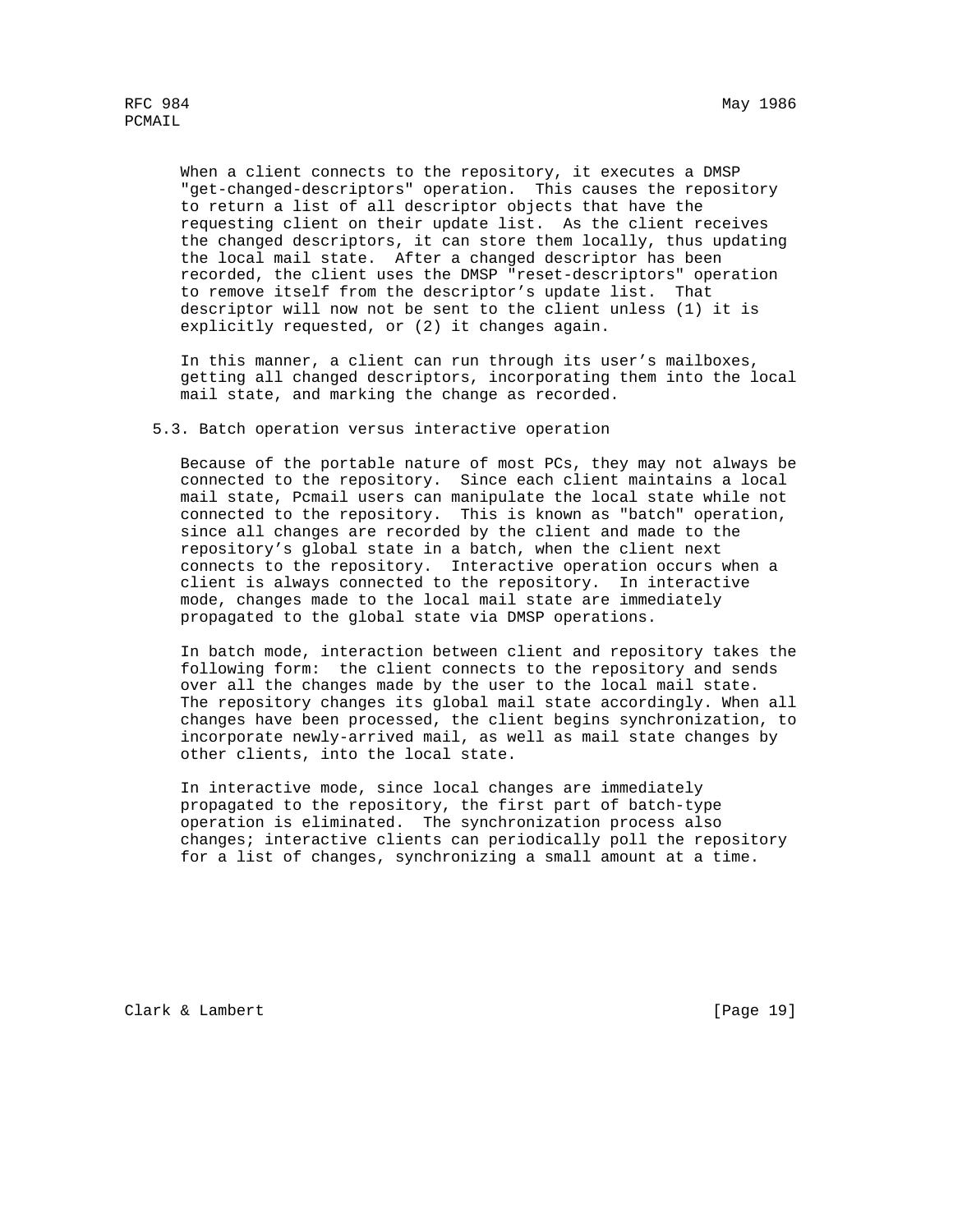## 5.4. Message summaries

 Since PCs are assumed to have little in the way of disk storage, a given client may never have enough room for a complete local copy of a user's global mail state. This means that Pcmail's client architecture must allow user's to obtain a clear picture of their mail state without having all their messages present.

 Descriptors provide message information without taking up large amounts of storage. Each descriptor contains a summary of information on a message. This information includes the message UID, its length in bytes and lines, its status (encoded in the eight system-defined and eight user-defined flags), and portions of its RFC-822 header (the "to:", "from:", "subject:" and "date:" fields). All of this information can be encoded in a small (around 100 bytes) data structure whose length is independent of the size of the message it describes.

 Any client should be able to store a complete list of message descriptors with little problem. This allows a user to get a complete picture of his mail state without having all his messages present locally. Short messages can reside on the client, along with the descriptors, and long messages can either be printed via the DMSP print-message operation, or specially pulled over via the fetch-message-text operation.

6. Typical Client-Repository Interaction

 The following example describes a typical communication session between the repository and a client. The client is one of three belonging to user "Fred". Its name is "office-client", and since Fred uses the client regularly to access his mail, the client is marked as "active". Fred has two mailboxes: "main" is where all of his current mail is stored; "archive" is where messages of lasting importance are kept. The example will run through a simple synchronization operation followed by a series of typical mail state manipulations. Typically, the synchronization will be performed by an application program that connects to the repository, logs in, synchronizes, and logs out.

 For the example, all DMSP operations will be shown in a user-readable format. In reality, the operations would be sent as a stream of USP blocks consisting of a block-type number followed by a stream of bytes representing the block's arguments. Both the block name and its number are included for convenience.

Clark & Lambert [Page 20]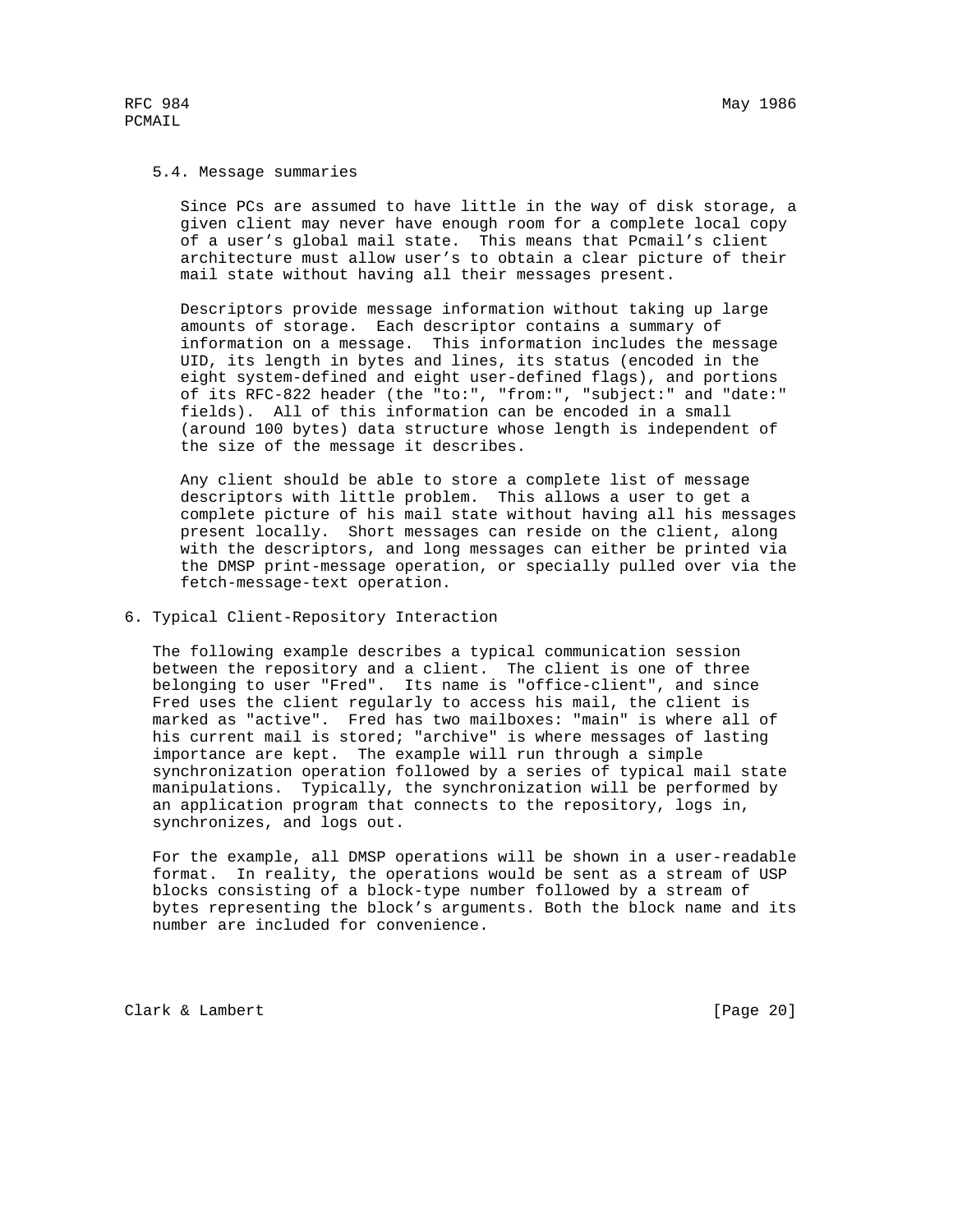In order to access his global mail state, the client software must authenticate Fred to the repository; this is done via the DMSP login operation:

 600 (login) ["fred", "ajyr63ywg", "office-client", FALSE, FALSE]

 This tells the repository that Fred is logging in via "office-client", and that "office-client" is identified by an existing client object attached to Fred's user object. The second login block argument in an encrypted version of Fred's password. The final argument tells the repository that Fred's client is not operating in batch mode but rather in interactive mode.

 Fred's authentication checks out, so the repository logs him in, acknowledging the login request with an OK block.

 Now that Fred is logged in, he wants to bring "office-client"'s local mail state up to date. To do this, the client program asks for an up-to-date list of mailboxes:

800 (list-mailboxes) []

The repository replies with:

 801 (mailbox-list) [["main", 10, 1, 253], ["archive", 100, 0, 101]]

 This tells the client that there are two mailboxes, "main" and "archive". "Main" has 10 messages, one of which is unseen. The next incoming message will be assigned a UID of 253. "Archive", on the other hand, has 100 message, none of which are unseen. The next message sent to "archive" will be assigned the UID 101. There are no new mailboxes in the list (if there were, the client program would create them. On the other hand, if some mailboxes in the client's local list were not in the repository's list, the program would assume them deleted by another client and delete them locally as well).

 To synchronize the client need only look at each mailbox's contents to see if (1) any new mail has arrived, or (2) if Fred changed any messages on one of his other two clients subsequent to "office-client"'s last connection to the repository.

 The client asks for any changed descriptors via the "get-changed-descriptors" operation. It requests at most ten changed descriptors since storage is very tight on "office-client".

Clark & Lambert [Page 21]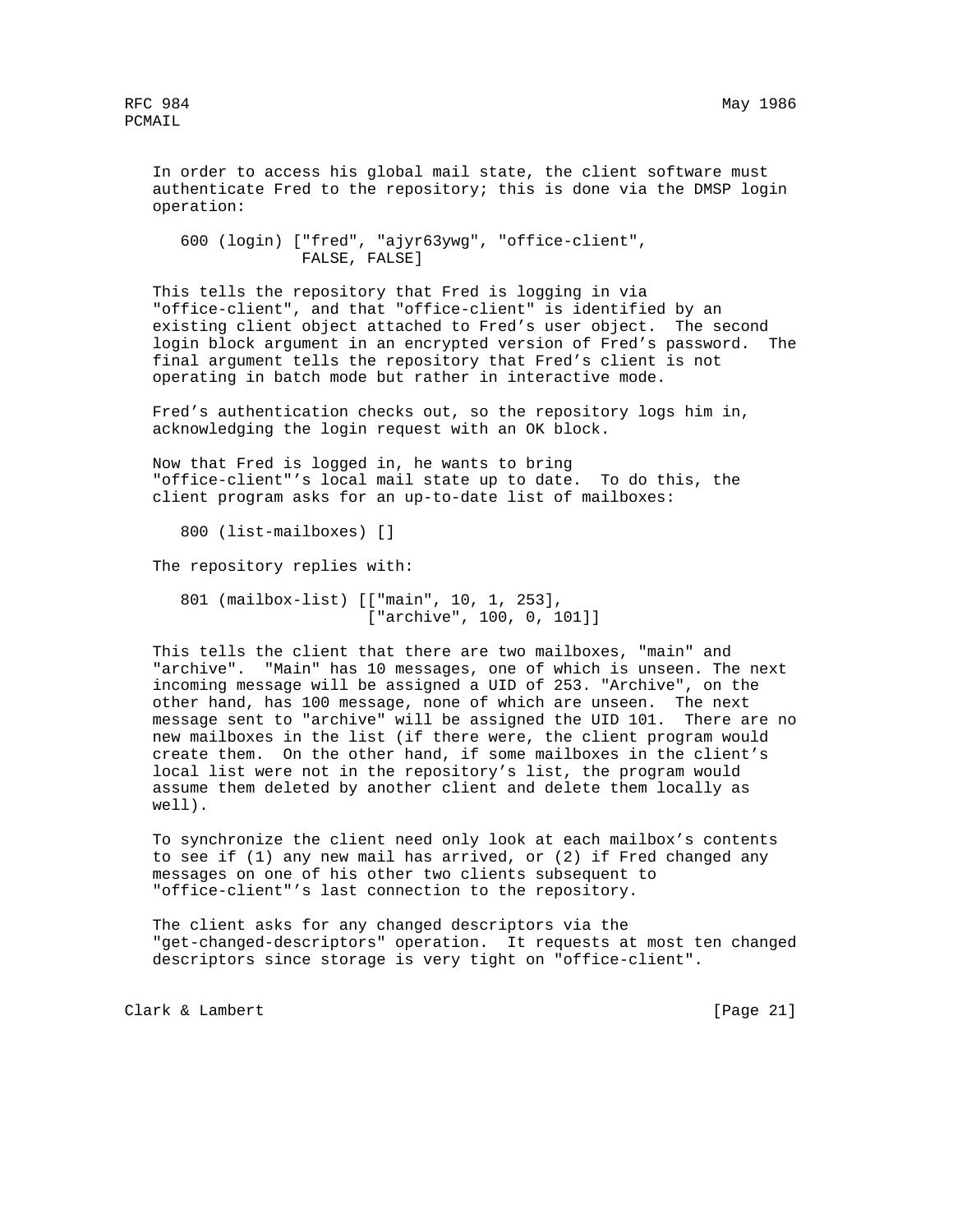```
 1105 (get-changed-descriptors) ["main", 10]
   The repository responds with:
      1103 (descriptor-list) [[descriptor[
\sim 6,
                              [TT F F F F F F F F F F F F F F F], "Fred@borax",
                               "Joe@fab",
                               "Wed, 23 Jan 86 11:11 EST",
                               "tomorrow's meeting",
621, 10]]
                               [descriptor[
10 ,
                               [F T F F F F F F F F F F F F F F],
                               "Fred",
                               "Freds-secretary",
                               "Fri, 25 Jan 86 11:11 EST",
                               "Monthly progress report",
                               13211,
                           350]]<br>]
\mathbb{R}^n and \mathbb{R}^n are the set of \mathbb{R}^n . In the set of \mathbb{R}^n
```
 The first descriptor in the list is one which Fred deleted on another client yesterday. "Office-client" marks the local version of the message as deleted. The second descriptor in the list is a new one. "Office-client" adds the descriptor to its local list. Since both changes have now been recorded locally, the descriptors can be reset:

1106 (reset-descriptors) ["main", 2]

 The repository clears each descriptor's update vector bit corresponding to "office-client"'s client object. "Main" has now been synchronized. The client now turns to Fred's "archive" mailbox and asks for the first ten changed descriptors.

1105 (get-changed-descriptors) ["archive", 10]

The repository responds with

1103 (descriptor-list) []

 The zero-length list tells "office-client" that no descriptors have been changed in "archive" since its last synchronization. No new synchronization needs to be performed.

Clark & Lambert [Page 22]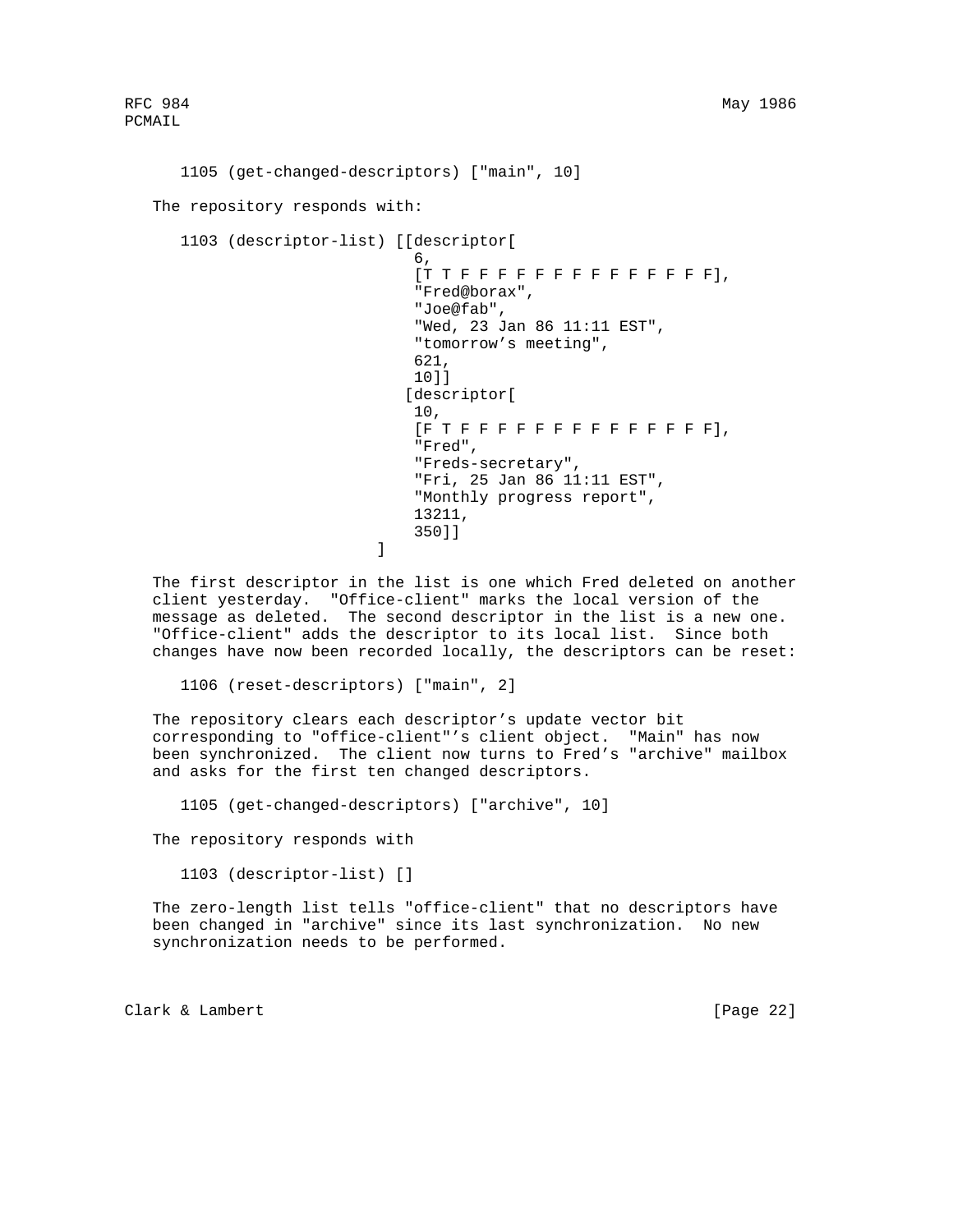Fred's client is now ready to pull over the new message so Fred can read it. The message is 320 lines long; there might not be sufficient storage on "office-client" to hold the new message. The client tries anyway:

1107 (fetch-message-text) ["main", 10]

The repository begins transmitting the message:

 1110 (message) ["From: Fred's-secretary", "To: Fred", "Subject: Monthly progress report", "Date: Fri, 25 Jan 86 11:11 EST", "", "Dear Fred,", "Here is this month's progress report", ...  $\sim$  100  $\sim$  100  $\sim$  100  $\sim$  100  $\sim$  100  $\sim$  100  $\sim$  100  $\sim$  100  $\sim$  100  $\sim$  100  $\sim$  100  $\sim$  100  $\sim$  100  $\sim$  100  $\sim$  100  $\sim$  100  $\sim$  100  $\sim$  100  $\sim$  100  $\sim$  100  $\sim$  100  $\sim$  100  $\sim$  100  $\sim$  100  $\sim$ 

 Halfway through the message transmission, "office-client" runs out of disk space. Because all DMSP operations are defined to be atomic, the portion of the message already transmitted is destroyed locally and the operation fails. "Office-client" informs Fred that the message cannot be pulled over because of a lack of disk space. The synchronization process is now finished and Fred's client logs out.

601 (logout) []

 The repository does any housecleaning it needs to do, acknowledges the logout request, and closes the USP connection.

7. A Current Pcmail Implementation

 The following section briefly describes a current implementation of Pcmail that services a small community of users. The Pcmail repository runs under UNIX on a DEC VAX-750 connected to the Internet. The clients are IBM PCs, XTs, and ATs. The network software that communicates with the repository allows only "batch-mode" operation. Users make local state changes, which are queued until the client connects to the repository. At that time, the changes are performed and the local and global states synchronized. The client then disconnects from the repository.

 Users access and modify their local mail state via a user interface program. The program uses windows and a full-screen mode of operation. Users are given a rich variety of commands to operate on

Clark & Lambert [Page 23]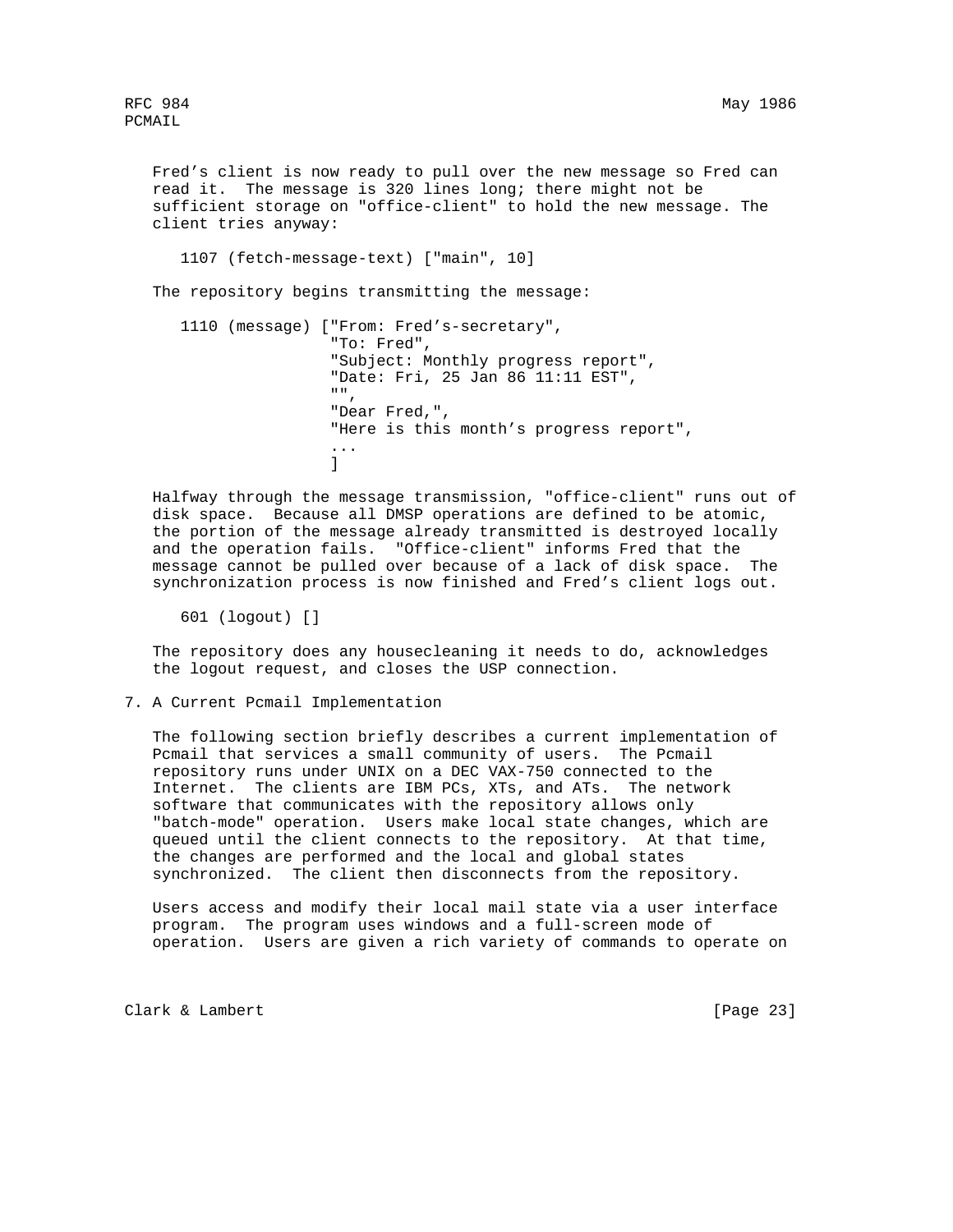individual messages as well as mailboxes. The interface allows use of any text editor to compose messages, and adds features of its own to make RFC-822-style header composition easier.

 Synchronization and the processing of queued changes is performed by a separate program, which the user runs whenever he wishes. The program takes any actions queued while operating the user interface, and converts them into DMSP operations. All queued changes are made before any synchronization is performed.

 The limitation of client operation to batch mode was made for the following reasons: first, the implementation is slanted toward use of portable computers as clients. These computers are rarely connected to the network, making interactive mode unnecessary. Those clients that are constantly connected to the network run slightly less efficiently than they could (since users must make changes locally and then run the action-processing/synchronization program, rather than simply making changes interactively).

 Another important reason for limiting operation to batch mode is that it allows a very simple locking scheme to prevent problems raised by concurrent state updates. A user may have several clients; it is therefore likely that the repository could get into a variety of inconsistent states as different clients try to change the repository's global mail state at the same time. To prevent these inconsistencies, a user's mail state is locked as soon as a client connects to the repository. The lock is released when the client disconnects from the repository. This locking scheme is simple to implement, but makes interactive-mode operation very cumbersome: if a user remains constantly connected to the network (i.e. in interactive mode), the repository would be unavailable to any of the user's other clients for an unacceptable length of time.

8. Conclusions

 Pcmail is now used by a small community of people at the MIT Laboratory for Computer Science. The repository design works well, providing a fairly efficient means of storing and maintaining mail state for several users. Members of another research group at LCS are currently working on a replicated, scaleable version of the repository designed to support a very large community of users with high availability. This repository also uses DMSP and has successfully communicated with clients that use the current repository implementation. DMSP therefore seems to be useable over several flavors of repository design. The clients, being PCs, are unfortunately very limited in the way of resources, making local mail state manipulation difficult at times. Synchronization is also

Clark & Lambert [Page 24]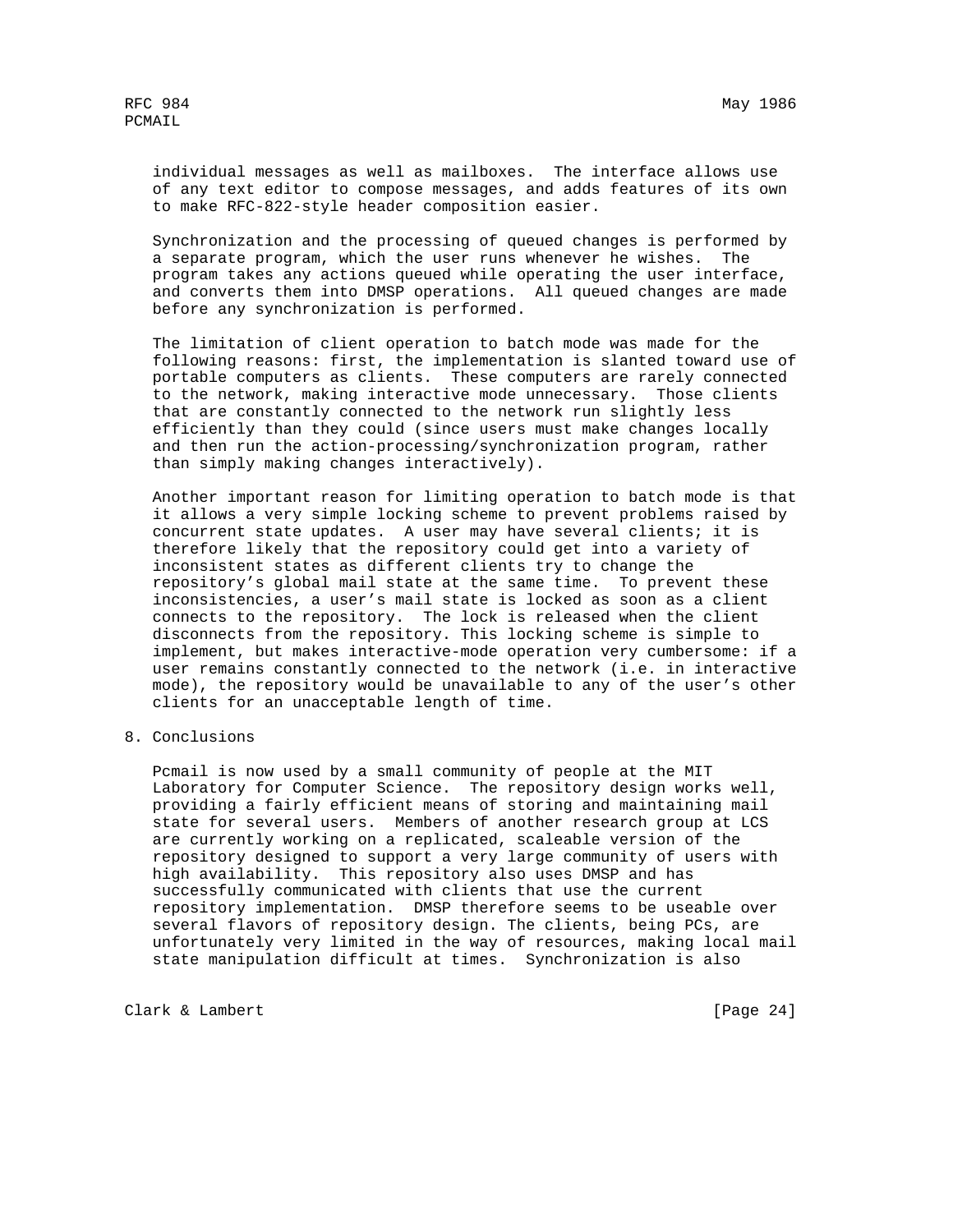relatively time consuming due to the low performance of the PCs. The "batch-mode" of client operation is very useful for portable computers that spend a large percentage of their time unplugged and away from a network. It is somewhat less useful for the majority of the clients, which are always connected to the network and could make good use of an "interactive-mode" state manipulation.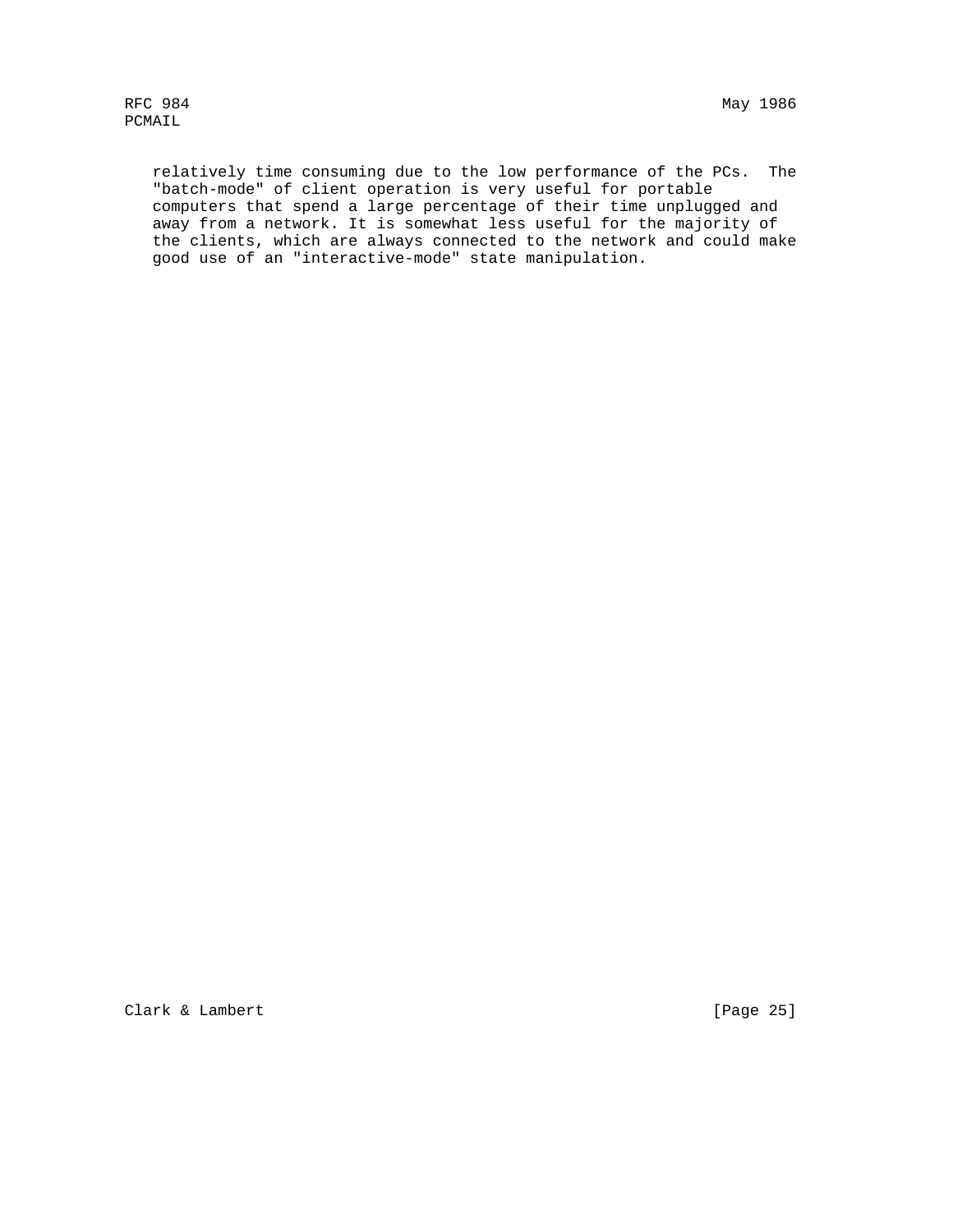RFC 984 May 1986

PCMAIL

#### I. DMSP Protocol Specification

 Following is a list of DMSP block types and DMSP operations by object type. Again, "=>" marks blocks flowing from client to repository; "<=" marks blocks flowing from repository to client.

General operations:

```
 => or <= 503 (abort-request) [why:str]
 (no acknowledgement)
```

```
 => 504 (start-debug) []
\le 500 (ok) [] | 501 (failure) [why:str]
 => 505 (end-debug) []
 <= 500 (ok) []
 => 506 (send-version) [version:card]
\le 500 (ok) [] |
```
501 (failure) [why:str]

```
 => 507 (log-message) [message:str]
\le 500 (ok) [] |
    501 (failure) [why:str]
```

```
 => 508 (send-message) [message:seq[str]]
\le 500 (ok) [] | 501 (failure) [why:str]
```
User operations:

```
 => 600 (login) [name:str, password:str,
                 client:str, create-client-object?:bool
                 batch-mode-flag:bool]
\le 500 (ok) [] |
    501 (failure) [why:str] |
    705 (force-client-reset) []
 => 601 (logout) []
 <= 500 (ok) []
 => 602 (add-user) [name:str, password:str]
\le 500 (ok) []
    501 (failure) [why:str]
```
Clark & Lambert [Page 26]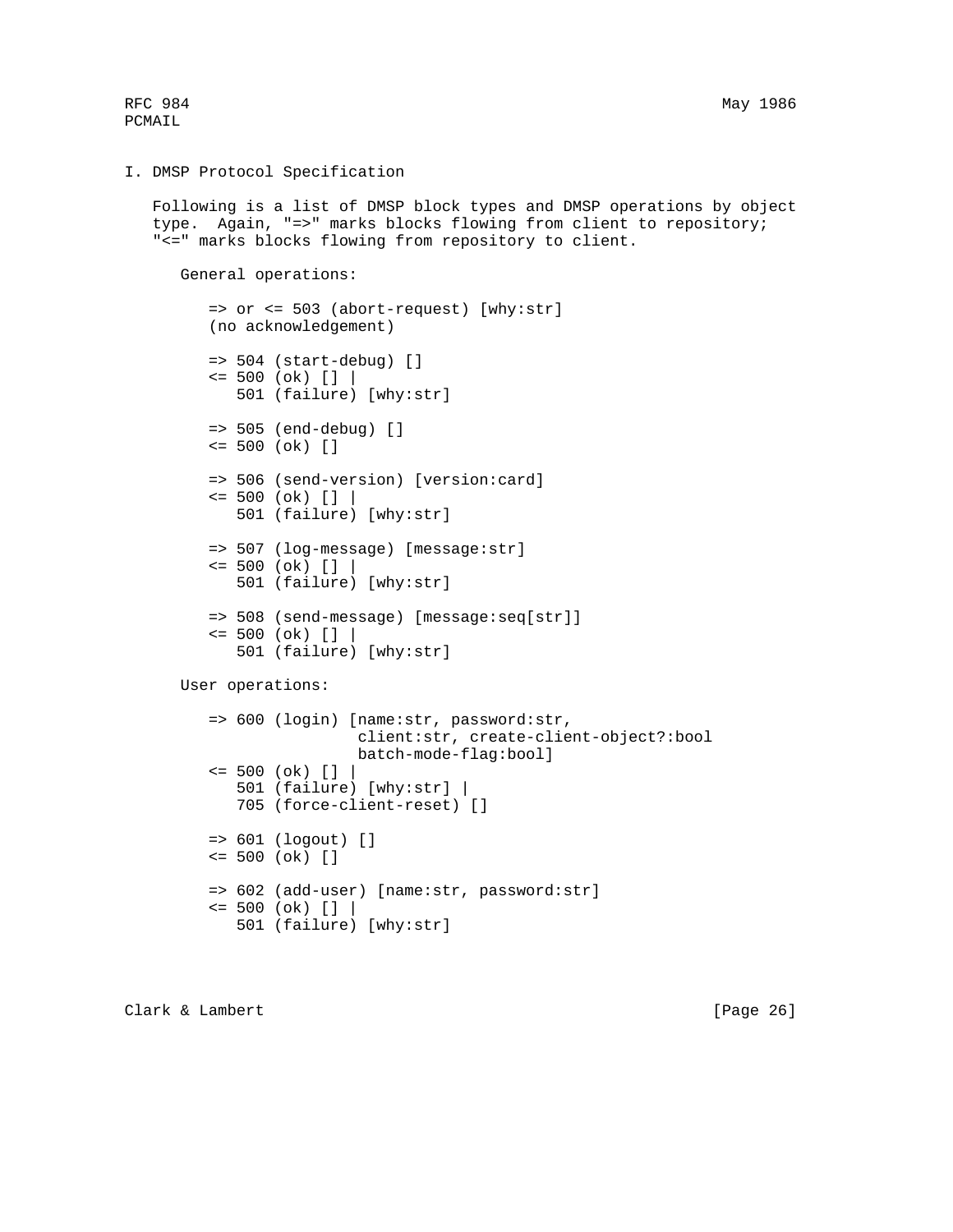```
 => 603 (remove-user) [user:str]
   \le 500 (ok) [] | 501 (failure) [why:str]
    => 604 (set-password) [old:str, new:str]
   \le 500 (ok) [] | 501 (failure) [why:str]
 Client operations:
    => 700 (list-clients) []
    <= 701 (client-list) [client-list:seq[
                          rec[name:str], status:card]]
    => 702 (add-client) [client:str]
   \le 500 (ok) [] | 501 (failure) [why:str]
    => 703 (remove-client) [client:str]
   \le 500 (ok) [] | 501 (failure) [why:str]
    => 704 (reset-client) [client:str]
   \le 500 (ok) [] | 501 (failure) [why:str]
 Mailbox operations:
    => 800 (list-mailboxes) []
    <= 801 (mailbox-list) [mailbox-list:seq[
                            rec[mailbox:str,
                                next-uid:lcard,
                                num-msgs:card,
                                num-unseen-msgs:card]]]
    => 802 (add-mailbox) [mailbox:str]
   \le 500 (ok) [] | 501 (failure) [why:str]
    => 803 (remove-mailbox) [mailbox:str]
   \le 500 (ok) [] | 501 (failure) [why:str]
    => 808 (expunge-mailbox) [mailbox:str]
   \le 500 (ok) [] |
       501 (failure) [why:str]
```
Clark & Lambert [Page 27]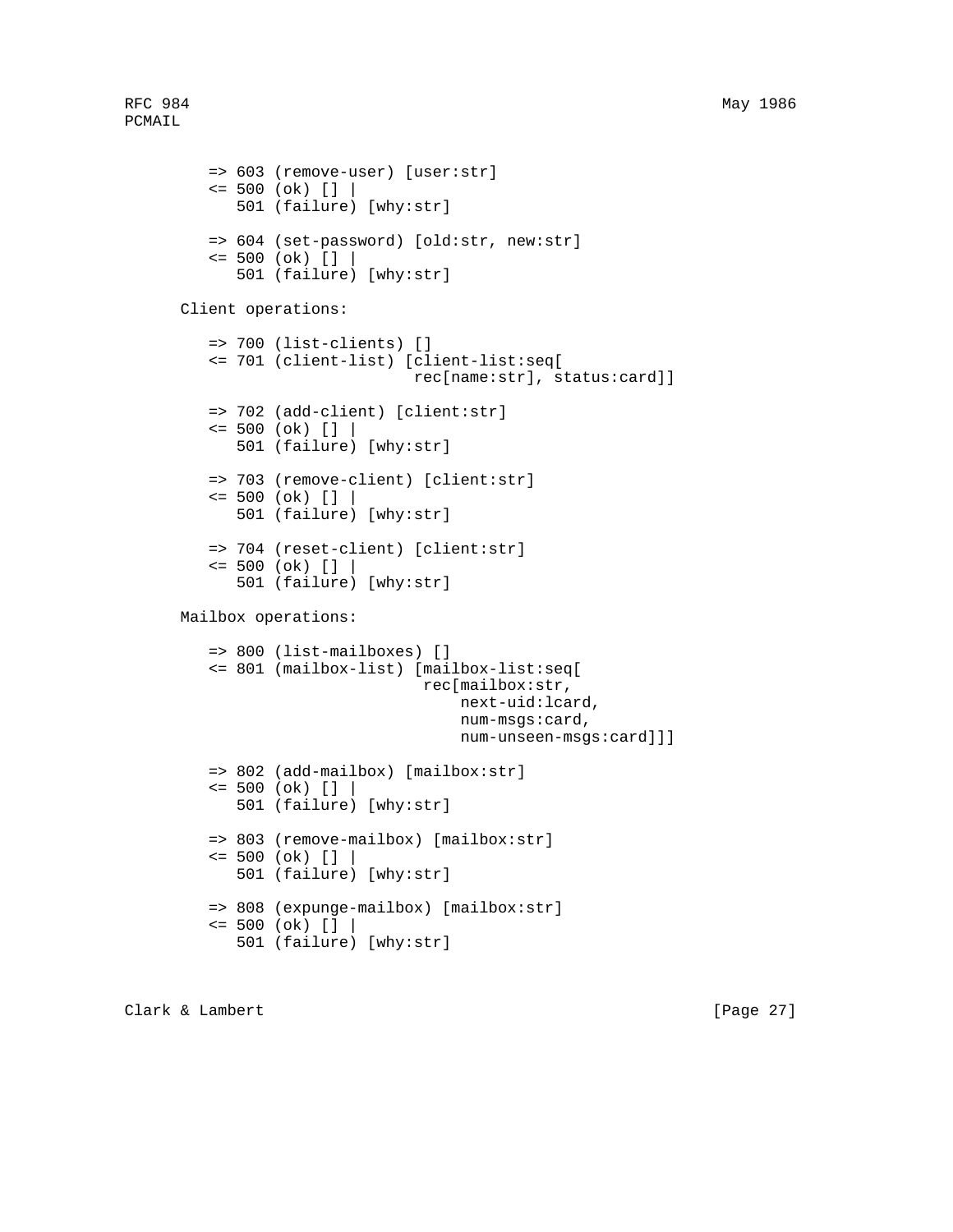```
 => 809 (reset-mailbox) [mailbox:str]
    <= 500 (ok) [] |
       501 (failure) [why:str]
 Address operations:
    => 804 (list-addresses) [mailbox:str]
    <= 501 (failure) [why:str] |
       805 (address-list) [address-list:seq[str]]
    => 806 (add-address) [mailbox:str, address:str]
   \le 500 (ok) [] |
       501 (failure) [why:str]
    => 807 (remove-address) [mailbox:str, address:str]
   \le 500 (ok) [] | 501 (failure) [why:str]
 Message operations:
    => 1100 (get-descriptor-flags) [mailbox:str, uid:lcard]
    <= 1101 (descriptor-flags) [flags:seq[bool]] |
       501 (failure) [why:str]
    => 1102 (get-descriptors) [mailbox:str,
                                low-uid:lcard,
                                high-uid:lcard]
    <= 501 (failure) [why:str] |
       1103 (descriptor-list) [descriptor-list:seq[
              ch[
                 expunged[uid:lcard],
                descriptor[rec[uid:lcard,
                                flags:seq[bool],
                                from-field:str,
                                to-field:str,
                                date-field:str,
                                subject-field:str,
                                nun-bytes:lcard,
                                num-lines:lcard]
```
]]]]

Clark & Lambert [Page 28]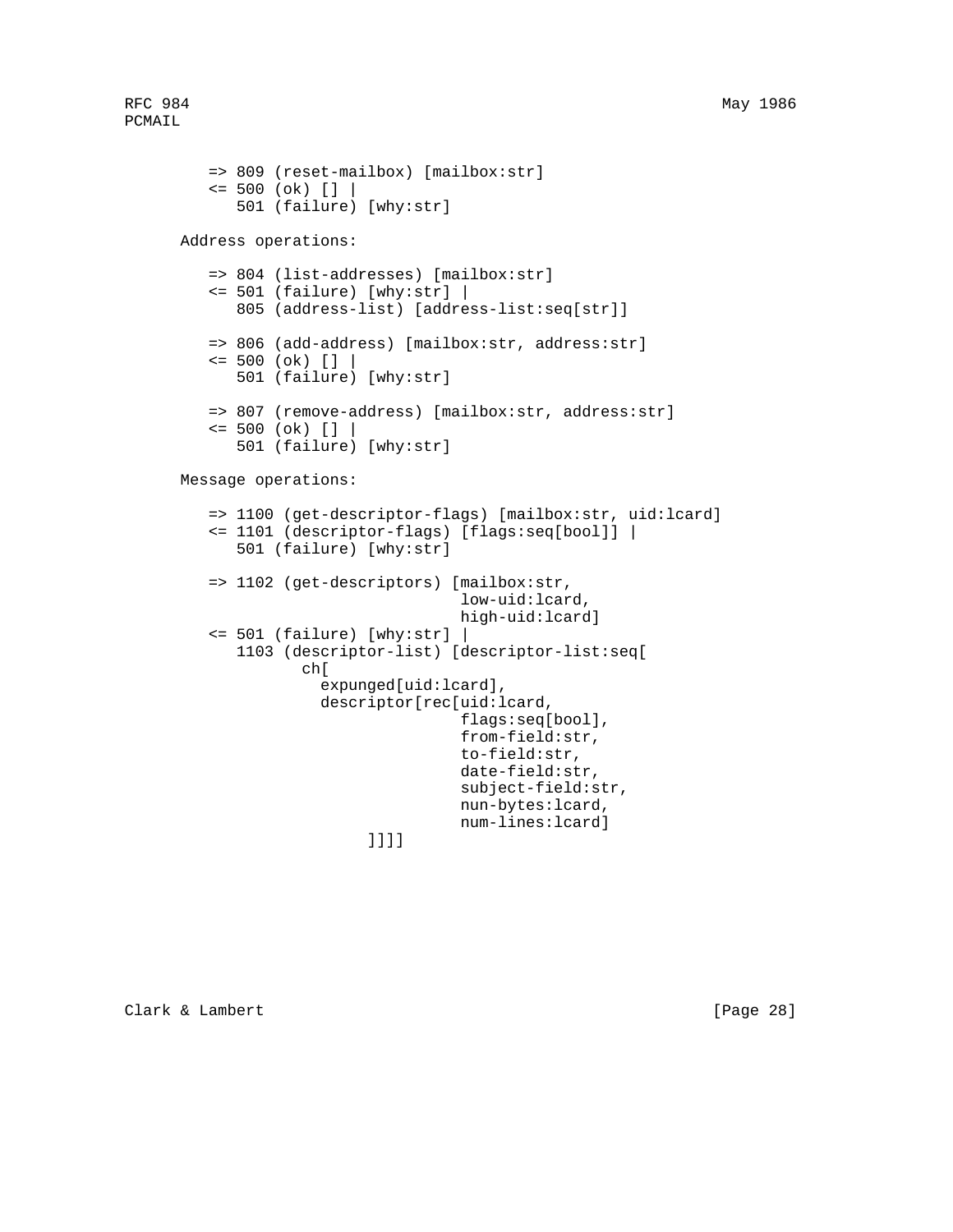```
 => 1105 (get-changed-descriptors) [mailbox:str,
                                      max-to-send:card]
 <= 501 (failure) [why:str] |
    1103 (descriptor-list) [descriptor-list:seq[
           ch[
              expunged[uid:lcard],
              descriptor[rec[uid:lcard,
                              flags:seq[bool],
                             from-field:str,
                              to-field:str,
                              date-field:str,
                              subject-field:str,
                             num-bytes:lcard,
                             num-lines:lcard]
                  ]]]]
 => 1106 (reset-changed-descriptors) [
                  mailbox:str,
                  start-uid:lcard,
                  end-uid:lcard]
\le 500 (ok) [] |
    501 (failure) [why:str]
 => 1107 (get-message-text) [mailbox:str,
                               uid:lcard]
 <= 501 (failure) [why:str] |
   1110 (message) [message:seq[str]]
 => 1108 (print-message) [mailbox:str,
                           uid:lcard,
                           printer-name:str]
\le 500 (ok) [] | 501 (failure) [why:str]
 => 1109 (set-flag) [mailbox:str,
                      uid:lcard,
                      flag-number:card,
                      flag-setting:bool]
\le 500 (ok) [] | 501 (failure) [why:str]
 => 1111 copy-message[source-mailbox:str,
                       target-mailbox:str,
                       source-uid:lcard]
\le 500 (ok) [] | 501 (failure) [why:str]
```
Clark & Lambert [Page 29]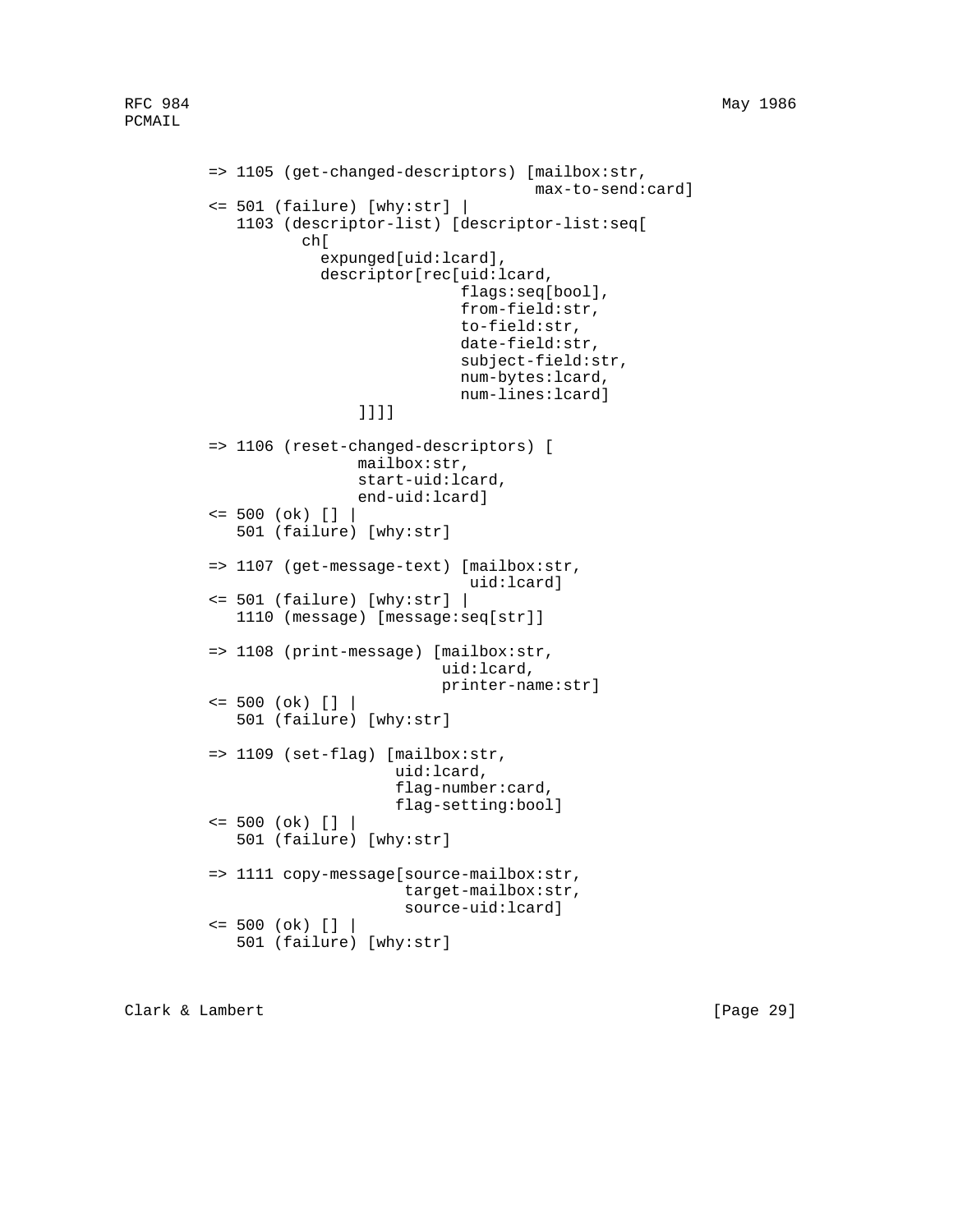```
 DMSP block types by number
```
General block types

| ok            | 500 |
|---------------|-----|
| failure       | 501 |
| abort-request | 503 |
| start-debug   | 504 |
| end-debug     | 505 |
| send-version  | 506 |
| log-message   | 507 |
| send-message  | 508 |

User operation block types

| login        | 600 |
|--------------|-----|
| logout       | 601 |
| add-user     | 602 |
| remove-user  | 603 |
| set-password | 604 |

Client operation block types

| list-clients       | 700 |
|--------------------|-----|
| client-list        | 701 |
| add-clien          | 702 |
| remove-client      | 703 |
| reset-client       | 704 |
| force-client-reset | 705 |

Mailbox operation block types

| list-mailboxes     | 800 |
|--------------------|-----|
| mailbox-list       | 801 |
| add-mailbox        | 802 |
| remove-mailbox     | 803 |
| $exp$ unqe-mailbox | 808 |
| reset-mailbox      | 809 |

Clark & Lambert [Page 30]